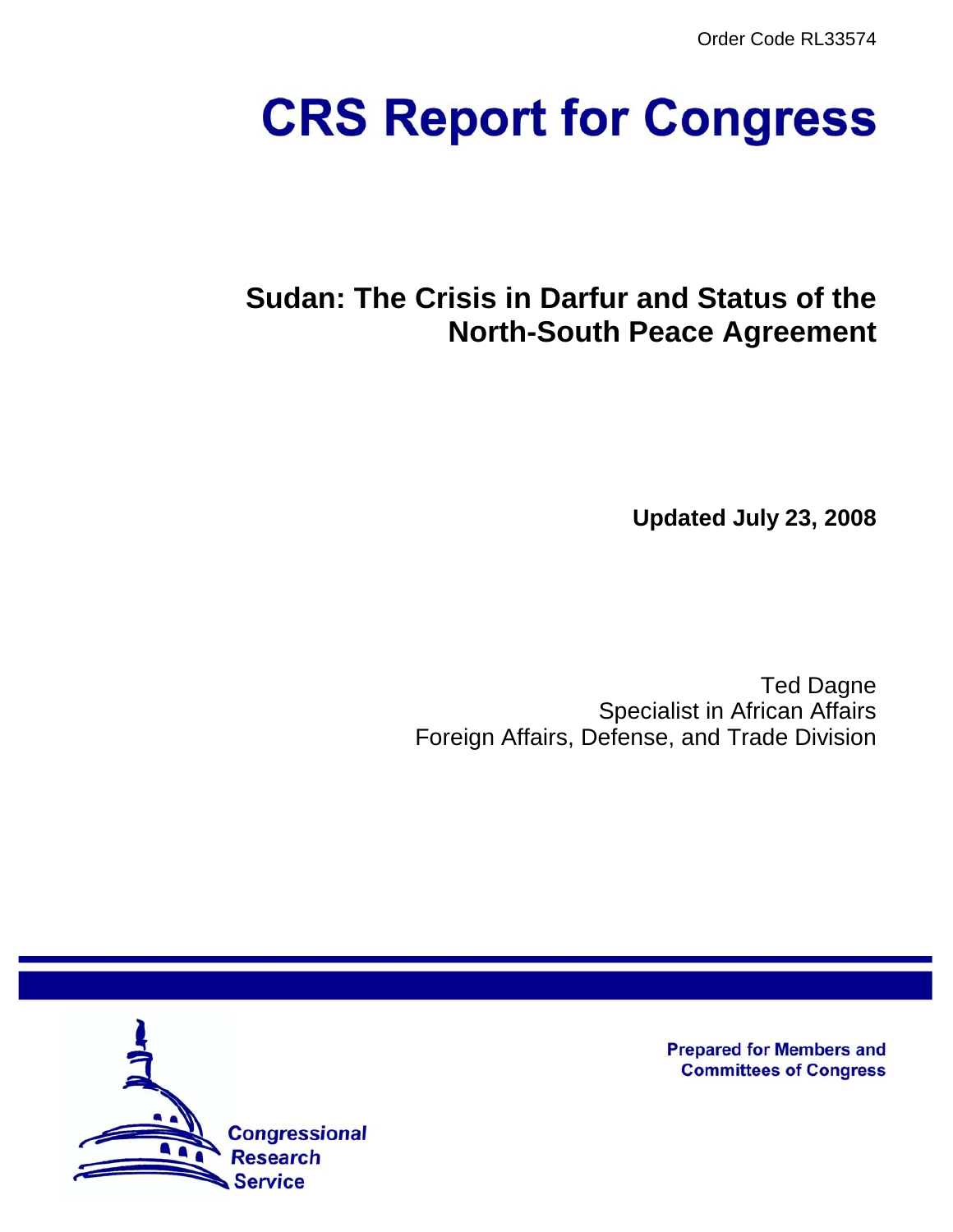## Sudan: The Crisis in Darfur and Status of the North-South Peace Agreement

## **Summary**

Sudan, geographically the largest country in Africa, has been ravaged by civil war intermittently for four decades. More than 2 million people have died in Southern Sudan over the past two decades due to war-related causes and famine, and millions have been displaced from their homes. There were many failed attempts to end the civil war in southern Sudan. In July 2002, the Sudan government and the Sudan People's Liberation Movement (SPLM) signed a peace framework agreement in Kenya. On May 26, 2004, the government of Sudan and the SPLM signed three protocols on Power Sharing, on the Nuba Mountains and Southern Blue Nile, and on the long disputed Abyei area. The signing of these protocols resolved all outstanding issues between the parties. On June 5, 2004, the parties signed "the Nairobi Declaration on the Final Phase of Peace in the Sudan." On January 9, 2005, the government of Sudan and the SPLM signed the final peace agreement at a ceremony held in Nairobi, Kenya.

In October 2007, the government of Southern Sudan suspended the participation of its Ministers, State Ministers, and Presidential Advisors from the Government of National Unity to protest measures taken by the National Congress Party and to demand full implementation of the Comprehensive Peace Agreement (CPA). In response to these demands and unexpected developments, President Bashir reportedly accepted a number of the government of South Sudan (GoSS) demands in late October, except those related to the Abyei issue. In late December 2007, the new ministers were sworn in office.

The crisis in Darfur began in February 2003, when two rebel groups emerged to challenge the National Congress Party (NCP) government in Darfur. The crisis in Darfur in western Sudan has led to a major humanitarian disaster, with an estimated 2.45 million people displaced, more than 240,000 people forced into neighboring Chad, and an estimated 450,000 people killed. In July 2004, the House and Senate declared the atrocities in Darfur genocide, and the Bush Administration reached the same conclusion in September 2004. On May 4, 2006, the Government of National Unity and the Sudan Liberation Movement/Army (SLM/A) signed the Darfur Peace Agreement (DPA) after almost two years of negotiations.

In July 2007, the U.N. Security Council passed Resolution 1769, authorizing the deployment of a robust peacekeeping force to Darfur. The resolution calls for the deployment of 26,000 peacekeeping troops to Darfur. The resolution authorised the United Nations African Union force in Darfur (UNAMID) to take all necessary measures to protect its personnel and humanitarian workers. As of late May 2008, UNAMID deployed a total of 9,563 peacekeeping personnel. In July 2008, International Criminal Court (ICC) Chief Prosecutor Luis Moreno-Ocampo accused President Omar Bashir of Sudan of genocide, crimes against humanity, and war crimes. The Chief Prosecutor asked ICC judges to issue an arrest warrant for President Bashir.

This report will be updated as circumstances warrant.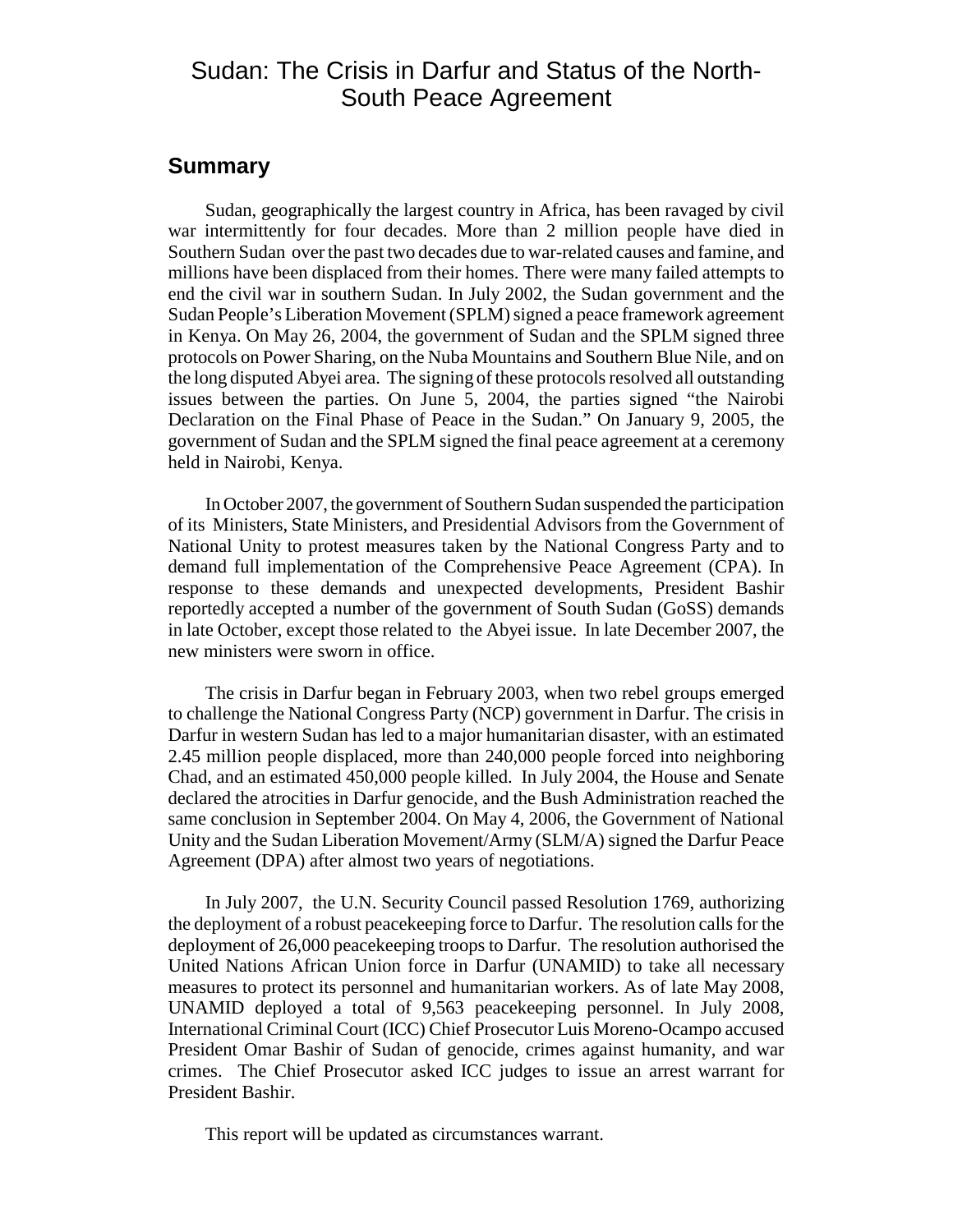# **Contents**

| Status of the Comprehensive Peace Agreement                                                            |  |
|--------------------------------------------------------------------------------------------------------|--|
|                                                                                                        |  |
|                                                                                                        |  |
|                                                                                                        |  |
|                                                                                                        |  |
|                                                                                                        |  |
| Darfur Developments: Accountability for Atrocities  14                                                 |  |
|                                                                                                        |  |
| The Darfur Peace Agreement and Status of Implementation 18                                             |  |
|                                                                                                        |  |
|                                                                                                        |  |
|                                                                                                        |  |
|                                                                                                        |  |
| Regime Change $\dots \dots \dots \dots \dots \dots \dots \dots \dots \dots \dots \dots \dots \dots 21$ |  |
|                                                                                                        |  |
|                                                                                                        |  |
|                                                                                                        |  |
|                                                                                                        |  |
| Executive Order: Blocking Property of and Prohibiting Transactions with                                |  |
| Executive Order: Blocking Property of Persons in Connection with the                                   |  |

# **List of Tables**

|--|--|--|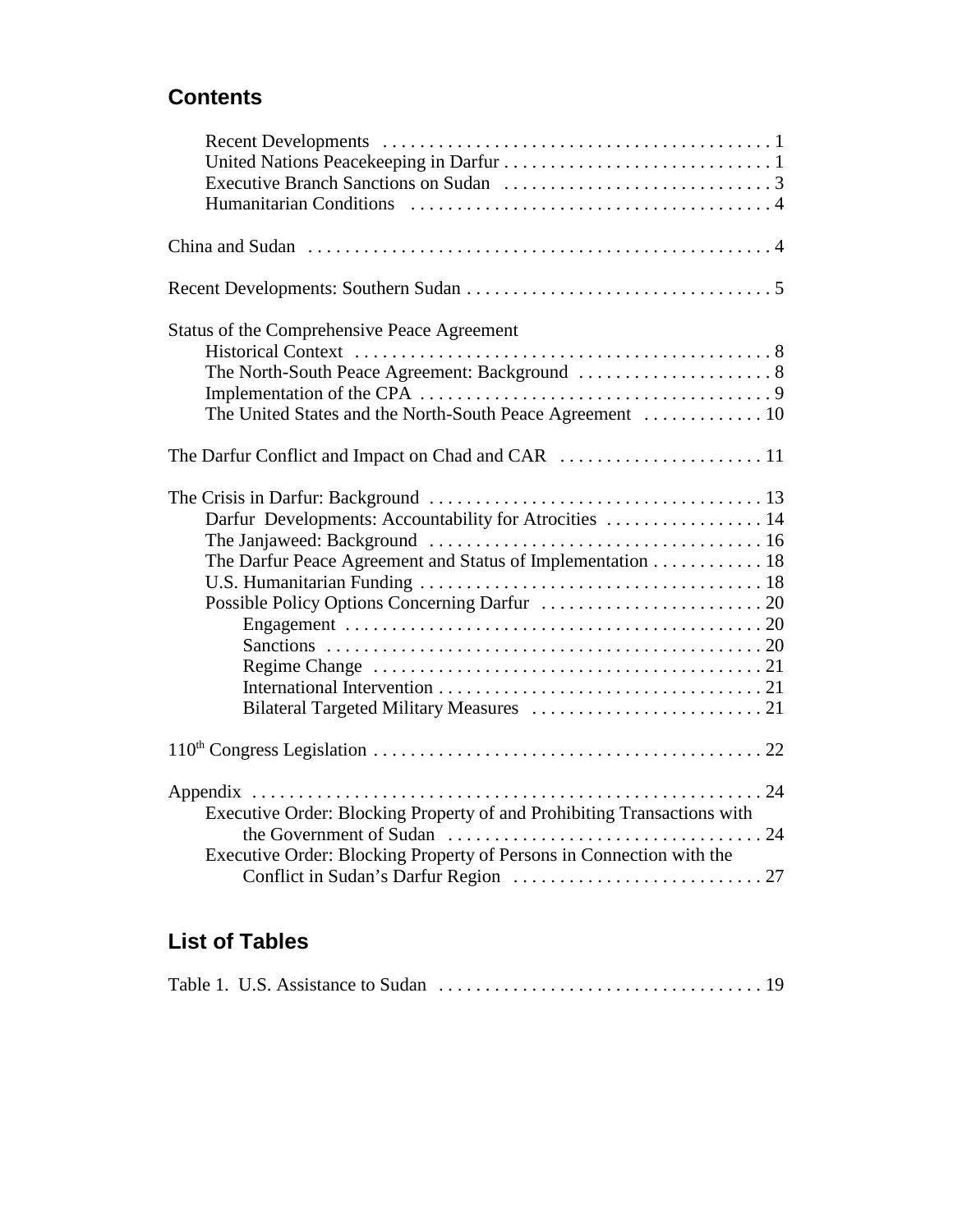# Sudan: The Crisis in Darfur and Status of the North-South Peace Agreement

## **Recent Developments**

In July 2008, seven UNAMID peacekeepers were killed and over a dozen wounded in an attack by heavily armed pro-government militia. Another peacekeeper was killed a few days later.

In May 2008, government of Sudan forces destroyed the town of Abyei, displaced over 50,000 people, and killed over a dozen. Abyei town was largely burned, according to witnesses.<sup>1</sup> In July 2008, the government of Sudan and the SPLM signed an agreement on "defining and demarcating" the Abyei area. The parties agreed to refer the Abyei dispute for arbitration.

In July 2008, the ICC Chief Prosecutor accused President Bashir of Sudan of genocide, crimes against humanity, and war crimes. The Prosecutor asked ICC judges to issue an arrest warrant for President Bashir. The government of Sudan condemned the ICC action, while the African Union asked for a delay or withdrawal of the ICC case against Bashir. The SPLM issued a press release stating that "the solution to the crisis is for the Government of National Unity to forge an understanding with the international community and to co-operate with ICC on the legal processes." Vice President Salva Kiir was appointed to chair a "Crisis Committee" to deal with the ICC process and other emerging issues.

## **United Nations Peacekeeping in Darfur**

On July 31, 2007, acting under Chapter VII of the Charter of the United Nations, the United Nations Security Council adopted Resolution 1769. The resolution calls for the deployment of a hybrid United Nations-African Union force in Darfur (UNAMID). The U.N. is expected to fully deploy 26,000 peacekeeping troops to Darfur by mid-2008. As of late May 2008, the United Nations deployed 9,563 peacekeeping personnel to Darfur, Sudan. In March 2008, the United States pledged \$100 million to train and equip African peacekeepers for deployment under UNAMID. The resolution:

- 1. Reaffirms its commitment to stop the suffering in Darfur, and to work with the government of Sudan toward this end.
- 2. Commends Sudan's acceptance of a hybrid operation to be deployed in Darfur and the ongoing efforts of the African Union Mission in Sudan, AMIS.

<sup>&</sup>lt;sup>1</sup> Ted Dagne visited Abyei in May 2008 at the height of the conflict and took video and photographs of the destruction of Abyei.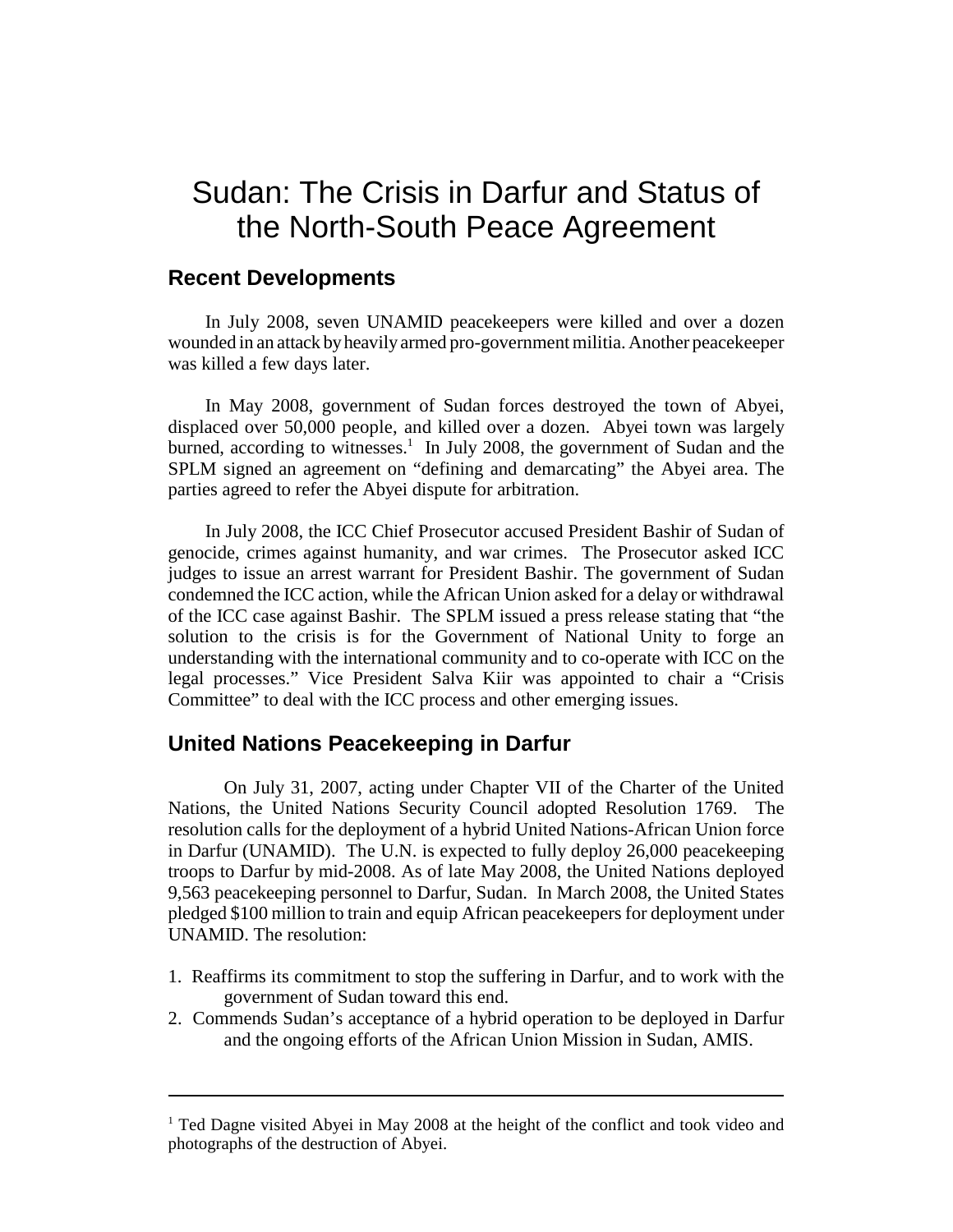- 3. Refers to the Addis Ababa Agreement that the hybrid operation be predominantly comprised of African troops.
- 4. Expresses concern about ongoing attacks on civilians in Darfur and the security of humanitarian aid workers in the region.
- 5. Welcomes the appointment of the AU-UN Joint Special Representative for Darfur, Rodolphe Adada, and Force Commander, Martin Agwai.
- 6. Calls on all parties to facilitate the full deployment of Light and Heavy Support Packages to AMIS and preparations for UNAMID within 30 days.
- 7. States that UNAMID shall establish an initial operational capability for its headquarters by October 2007, in addition to the management and control structure of the operation.
- 8. Decides that by October 2007, UNAMID shall assume command of all Light Support and Heavy Support personnel as may be deployed by October.
- 9. States that by December 31, 2007 at the latest, UNAMID will have fully implemented all of the elements of its mandate and will assume authority from AMIS.
- 10. Calls for a unity of command and control provided by the United Nations.
- 11. Demands an immediate cessation of hostilities in Darfur.
- 12. States that UNAMID is authorized to take the necessary actions to protect its personnel and humanitarian workers. The resolution also calls for the protection of civilians, "without prejudice to the responsibilities of the government of Sudan."

As of late May 2008, an estimated 9,563 UNAMID troops have been deployed.<sup>2</sup> In late December 2007, UNAMID officially assumed command and control from the African Union peacekeeping force. The United Nations continues to face serious obstacles in force deployment in large part due to restrictions imposed by the Government of National Unity (GoNU). The Government signed the Status of Forces Agreement (SOFA) with the United Nations in February 2008.The Government, however, continues to reject non-African countries, including offers from Thailand, Nepal, and Norway.

According to Jean-Marie Guehenno, Under-Secretary-General for Peacekeeping Operations, "authorization for the deployment of six helicopters to El-Fashir had not been obtained as yet, and UNAMID had not been given permission to fly at night."<sup>3</sup> The government of Sudan continues to insist on having the authority to "temporarily disable the communications network" of UNAMID during Government security operations. The Government is also demanding that UNAMID provide advance notification of movements. UNAMID also faces logistical difficulties, in part due to lack of helicopters.

In January 2008, a UNAMID supply convoy was attacked by Sudanese government forces in West Darfur. The United Nations and the United States

<sup>&</sup>lt;sup>2</sup> [http://www.un.org/Depts/dpko/missions/unamid/facts.html]

<sup>&</sup>lt;sup>3</sup> Under-Secretary General for Peacekeeping Operations briefing of the U.N. Security Council, November 27, 2007.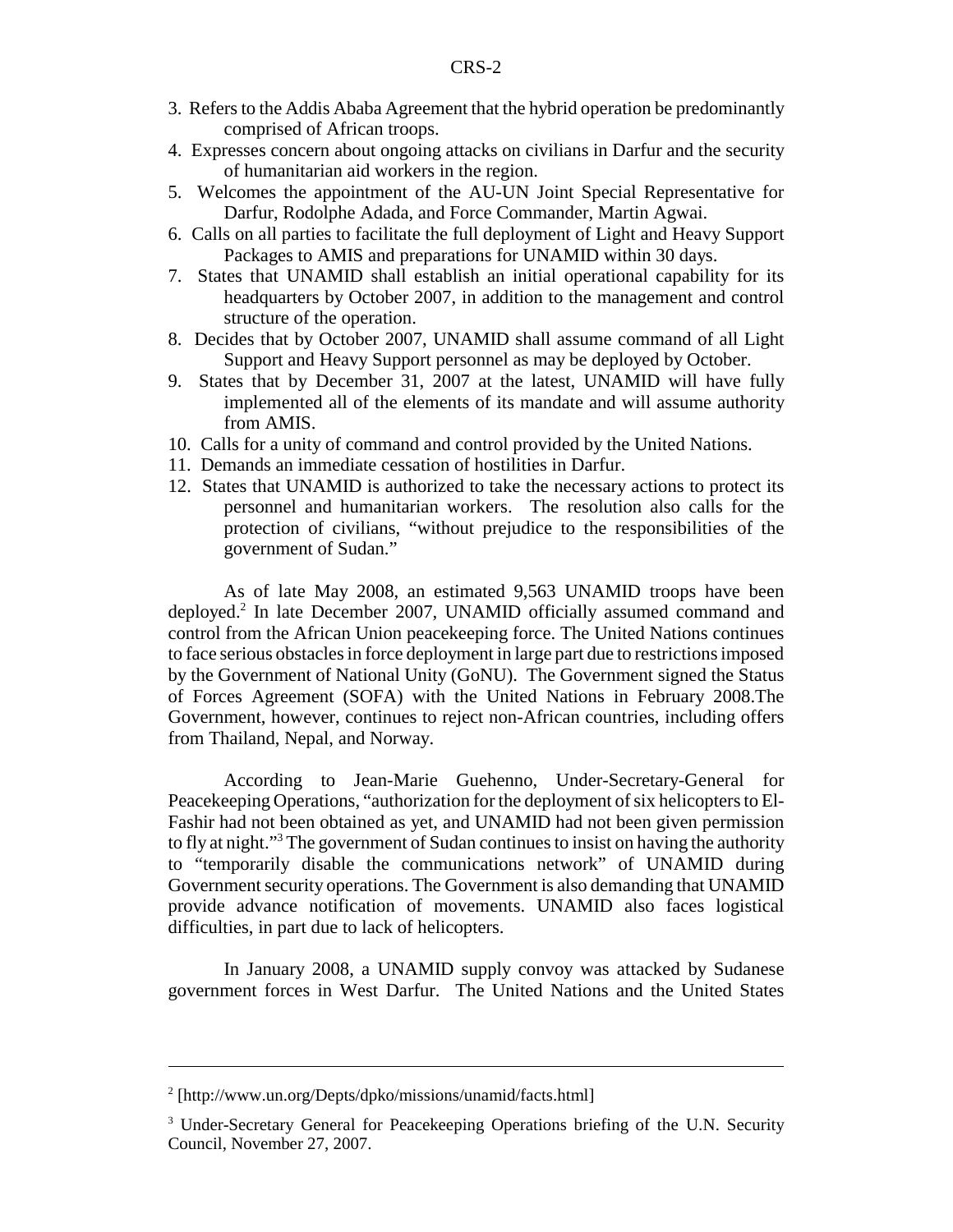condemned the attack.<sup>4</sup> In January 2008, President Omer Bashir of Sudan appointed Musa Hilal, a leader of the Janjaweed, as Advisor to the Minister of Federal Affairs. In April 2006, the United Nations Security Council imposed a travel ban and asset freeze on Musa Hilal. Bush Administration officials have criticized the appointment of Hilal.<sup>5</sup> President Bashir argued that Hilal is an influential leader in Darfur and that his government does not accept the allegation against Hilal. The appointment of Hilal is seen by observers as another obstacle to peace in the Darfur region.

## **Executive Branch Sanctions on Sudan**

On May 29, 2007, the Bush Administration imposed new economic sanctions on two Sudanese government officials (Ahmad Muhammed Harun, Sudan's State Minister for Humanitarian Affairs and Awad Ibn Auf, head of Sudan's Military Intelligence and Security), a leader of the Justice and Equality Movement (JEM), Khalil Ibrahim, and 31 Sudanese companies. According to Administration officials, "Harun and Auf have acted as liaisons between the Sudanese government and the government-supported Janjaweed militia, which have attacked and brutalized innocent civilians in the region. The two individuals also have provided the Janjaweed with logistical support and directed attacks."6 Of the 31 companies sanctioned, 30 are either owned or controlled by the government of Sudan and the other, the Azza Air Transport Company, violated the arms embargo in Darfur. These companies are banned from doing business within the U.S. financial system and with U.S. companies, and U.S. citizens are restricted from doing business with these companies.

The Administration's objective in imposing new sanctions is to increase pressure on the government of Sudan to end the violence in Darfur. President Bush also announced plans to consult with U.S. allies on the United Nations Security Council about additional multilateral sanctions to be imposed on the government of Sudan. Some of the proposed sanctions include an expansion of the existing arms embargo, a prohibition of offensive military flights over Darfur, and improved monitoring and reporting of violations. Deputy Secretary of State John Negroponte also urged European allies to impose financial sanctions to match those of the United States.<sup>7</sup> On June 25, 2007, at an international conference on Darfur in Paris, France, Secretary of State Condoleezza Rice asserted that sanctions must be maintained to discourage the Sudanese Government from reneging on its acceptance of a larger peacekeeping force in Darfur. Rice stated that, "We can no longer afford a situation in Darfur where agreements are made and not kept. Until Sudan has actually carried out the commitments it's taken, I think we have to keep the possibility of consequences on the table."8

<sup>4</sup> [http://www.state.gov/r/pa/prs/ps/2008/jan/98954.htm]

<sup>&</sup>lt;sup>5</sup> [http://afp.google.com/article/ALeqM5gvhevbfJOD4I9EAeZ5OxHyHtkPUw]

<sup>6</sup> [http://www.treasury.gov/press/releases/hp426.htm]

 $7$  [http://www.state.gov/s/d/2007/85716.htm]

<sup>8</sup> [http://www.usatoday.com/news/world/2007-06-25-darfur\_N.htm]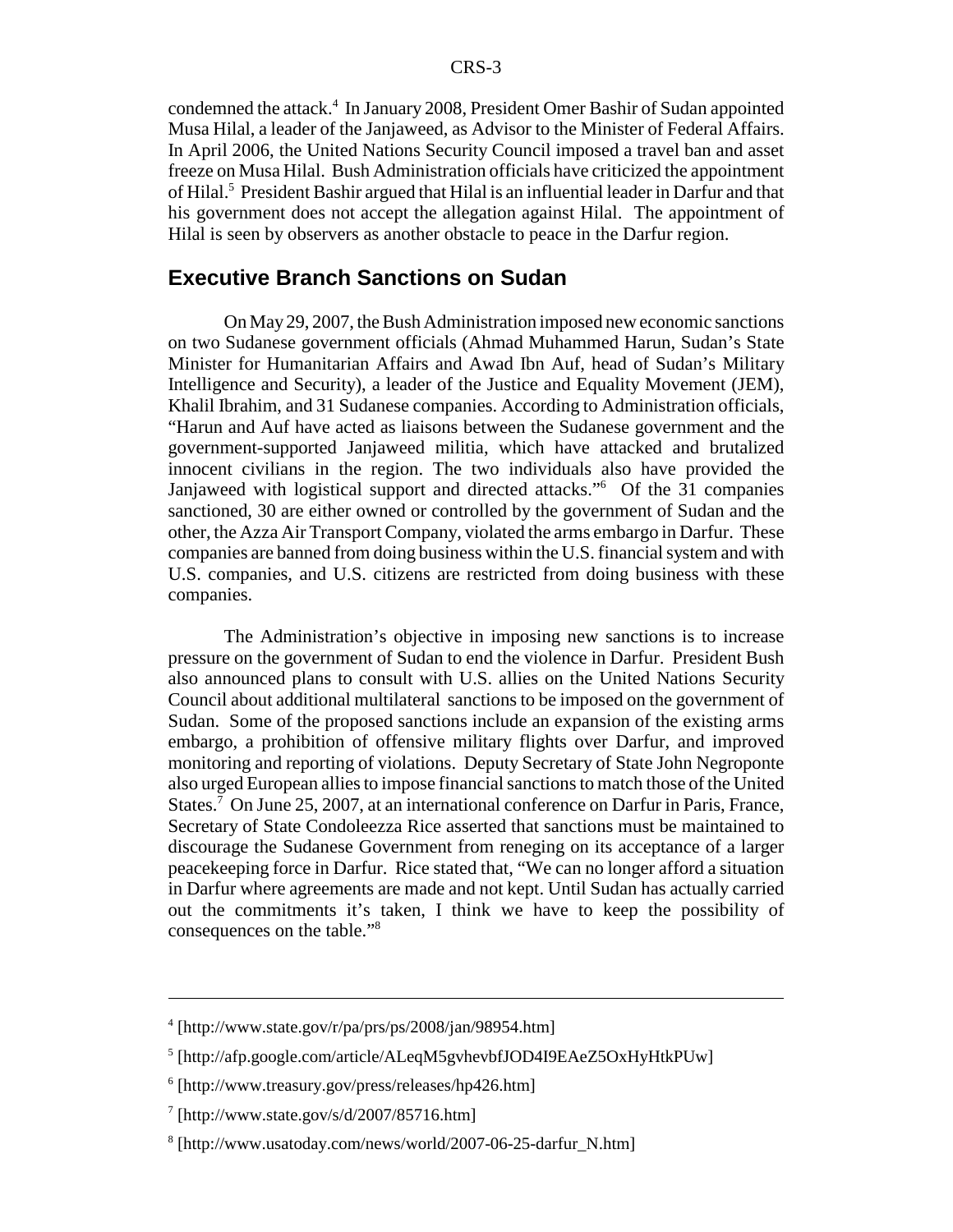## **Humanitarian Conditions**

Conditions in Darfur continue to deteriorate, according to United Nations officials and non-governmental organizations. In March 2007, two African Union peacekeepers were killed in Graida, Darfur. According to the U.N. Secretary General's February 23, 2007 report to the Security Council, "the security situation in Darfur has been characterized by increased violence during the reporting period." The same report stated that tension along the Sudan-Chad border remains high. Humanitarian workers have also seen an escalation in violence against NGOs throughout Darfur. More than 400 humanitarian workers have been relocated to other locations on several occasions because of security concerns. Over two dozen trucks have been taken from NGOs and properties damaged. According to the U.N. Secretary General's December 24, 2007 report, "In October alone, more than 20,000 civilians were displaced by armed clashes between Government forces and nonsignatories to the Darfur Peace Agreement and among Darfur movements themselves."9 According to the same report, "violence and tensions persist in camps for the displaced. The raids of Government forces and police into camps, as well as conflicts in and around the camps, have led to lose of life, destruction of shelters and the arbitrary detention of civilians." In July 2008, eight UNAMID peacekeepers were killed in an attack by pro-government militia in Darfur.

The United Nations Mission in Sudan announced after a four-day visit to the southern Darfur town of Gereida in mid-June that the security situation had not improved and that Janjaweed attacks against civilians, especially women, continue. UNMIS also reported that attacks against humanitarian convoys in Darfur persist, and that a number of NGO vehicles have been shot at, car jacked, or robbed. In May 2007, two health service NGOs withdrew from Tawila, North Darfur, due to insecurity and news of recent attacks on humanitarian convoys. Meanwhile, Darfuris continue to flee to neighboring Chad and the Central African Republic (CAR). Both countries are still experiencing cross-border attacks by the Janjaweed, and the World Health Organization (WHO) stated in a recent assessment that refugees in both countries are at significant risk for health. A press release given by Amnesty International on June 26, 2007 expressed concern that rising insecurity in the CAR is going unnoticed by the international community due to the continued emphasis on Darfur and eastern Chad. According to the United Nations, twelve humanitarian workers have been killed and 15 wounded in 2007.

## **China and Sudan**

Relations between China and Sudan are warm. In the 1990s, political, economic, and military relations between Sudan and China expanded, and China became a key trading partner, investing billions of dollars in Sudan's oil sector. China reportedly imports an estimated 64% of Sudan's oil and China's National Petroleum Corporation is the largest shareholder (47%) in the two biggest oil consortiums in Sudan, Petrodar and the Greater Nile Petroleum Operating Company (GNPOC). In addition to the oil sector, China is an important player in other sectors of the Sudanese economy. In February 2007, China signed a \$1.2 billion agreement

<sup>9</sup> [http://www.unmis.org/english/en-main.htm]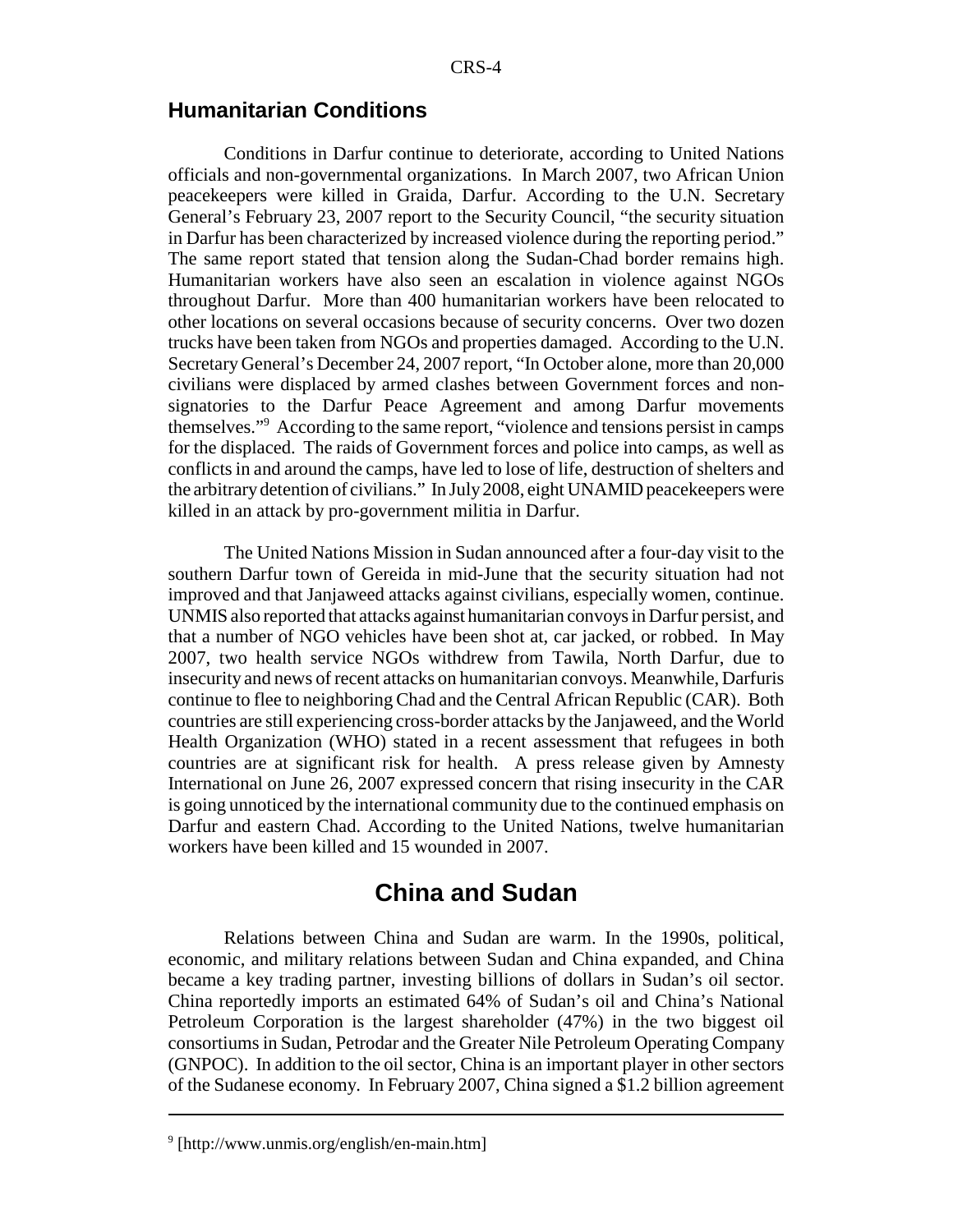to upgrade the railway between Khartoum and Port Sudan. China is also an active participant in power generation, the arms industry, and other major infrastructure projects. China built the 1000-mile oil pipeline used by Sudan to move its oil from the oil fields in South Sudan to Port Sudan.

China is an important supplier of weapons to the Government of Sudan. Sudan also produces significant quantities of weapons itself and is the third largest arms manufacturer in Africa, after South Africa and Egypt. Human rights groups and other observers accuse the Chinese government of being the principal supplier of weapons in violation of a U.N. weapons embargo on Sudan. In 2005, China reportedly sold Sudan \$24 million in arms and ammunition and \$57 million worth of spare parts for aircraft and helicopters.10 In July 2008, a BBC Televison report presented evidence of Chinese army trucks and several A5 Fantan fighter planes in Darfur. In February 2008, Fantan fighter planes were used to bomb the town of Beybey in Darfur in which a number of civilians were reportedly killed. In June 2008, the BBC acquired satellite photographs of two Fantan fighter planes at Nyala airport in South Darfur. $11$ 

China provides important political and financial support to the Government of Sudan. As a Permanent Member of the Security Council, China has threatened several times to veto U.N. Security Council resolutions or has influenced the Council either to withdraw or amend statements. In July 2008, a British-drafted Presidential Statement was withdrawn because of Chinese opposition. China also has abstained on resolutions 1556, 1591, 1593, and 1706 relating to Darfur. In 2007, China forgave \$70 million in debt and provided \$13 million in interest-free loan to Sudan to build a new Presidential Palace.

Advocacy groups in the United States and in other parts of the world have engaged in a campaign to highlight Chinese support to the Sudanese government and link that support to the upcoming Beijing Olympics. The advocates refer to the Beijing Olympics as the "Genocide Olympics." These advocates argue that the main purpose of the campaign is to "shame" China into using its influence over Sudan in order to bring an end to the crisis in Darfur. The campaign does not advocate boycotting the Olympics or targeting the athletes, although these groups have called on world leaders to boycott the opening ceremony in Beijing. The pressure on China has yielded some results. The Chinese government appointed a Special Envoy for Sudan and has also deployed an estimated 315 engineers to take part in the U.N. peacekeeping mission in Darfur.

## **Recent Developments: Southern Sudan**

In October 2007, the Government of Southern Sudan suspended the participation of its Ministers, State Ministers, and Presidential Advisors from the

<sup>10</sup> Amnesty International. *Sudan: Arms Continuing to Fuel Serious Human Rights Violations in Darfur*, May 2007.

<sup>11</sup> BBC News. *China is Fueling War in Darfur*, July 13, 2008. Ted Dagne spoke with the reporter on a number of occasions, in preparation for the BBC Television report, which was aired on July 14, 2008.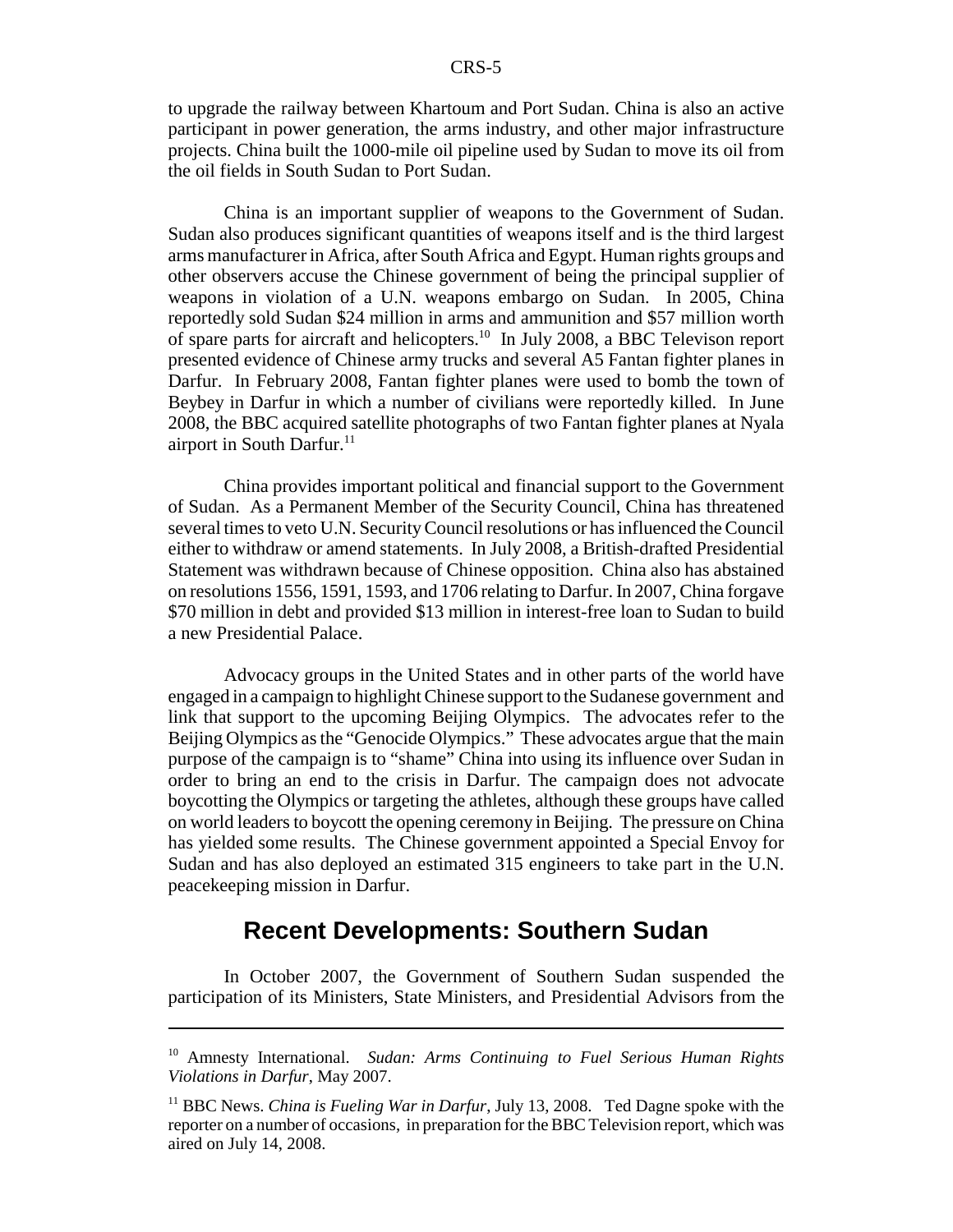Government of National Unity to protest measures taken by the National Congress Party and to demand full implementation of the Comprehensive Peace Agreement (CPA). The Sudan People's Liberation Movement (SPLM) has been complaining and urging the Sudanese government to implement key provisions of the CPA and to consult the First Vice President on key issues. They complained that President Omer Bashir has been taking important decisions with little or no consultation with the First Vice President since the signing of the peace agreement in 2005. On Darfur, President Bashir has been waging war and deliberately sidelining the SPLM on key decisions. For example, the Eastern Sudan Agreement was negotiated and signed between the National Congress Party and the Eastern rebels without serious consultation with the First Vice President. According to the CPA, "the President shall take decisions with the consent of the First Vice President on declaration and termination of state of emergency, declaration of war, appointments that the president is required to make according to the peace agreement, summoning, adjourning, or proroguing the National Assembly." A request by the First Vice President to reshuffle Southern Ministers in the Government of National Unity was held up for several months by President Bashir in large part due to Bashir's opposition to the proposed change of the Foreign Minister.

In October the SPLM leadership submitted a number of demands to President Bashir. In a letter to President Bashir, First Vice President Salva Kiir wrote:<sup>12</sup>

"At this critical juncture of the history of our country, the Sudanese people, the region and the international community at large, do follow with concern the evolving situation in our country. In particular, they follow closely with concern what both of us, and the parties we lead, are doing to enhance and consolidate peace in our country. The Comprehensive Peace Agreement (CPA) is the corner stone of that peace. It is with this spirit that I am addressing you today on behalf of the SPLM, and on my own behalf as a partner in peace.

The SPLM was encouraged by the creation of bilateral permanent mechanisms for the resolution of outstanding issues on CPA implementation as well as for the enhancement of cooperation and partnership between our two parties. Despite the progress made on several issue areas, critical flash points remain. Thereby giving rise to the impression that the mechanisms we have created were mere vehicles for public relations exercises and not meant to help the parties in resolving critical differences.

The above impression was reinforced by recent provocative actions emanating from authorities within the Government of National Unity (GONU) of which we are part, indeed the major partner to the NCP. The height of these provocations was the raids in Khartoum on SPLM premises and the Mess of SPLA senior officers in the Joint Defense Board (JDB). The JDB is the highest military organ created by the CPA and INC to oversee the smooth implementation of Security Arrangements. Those indecorous acts were compounded by the unrepentant reaction by their perpetrators to SPLM's protest. The perpetrators include NCP Ministers

 $12$  Government of Sudan source.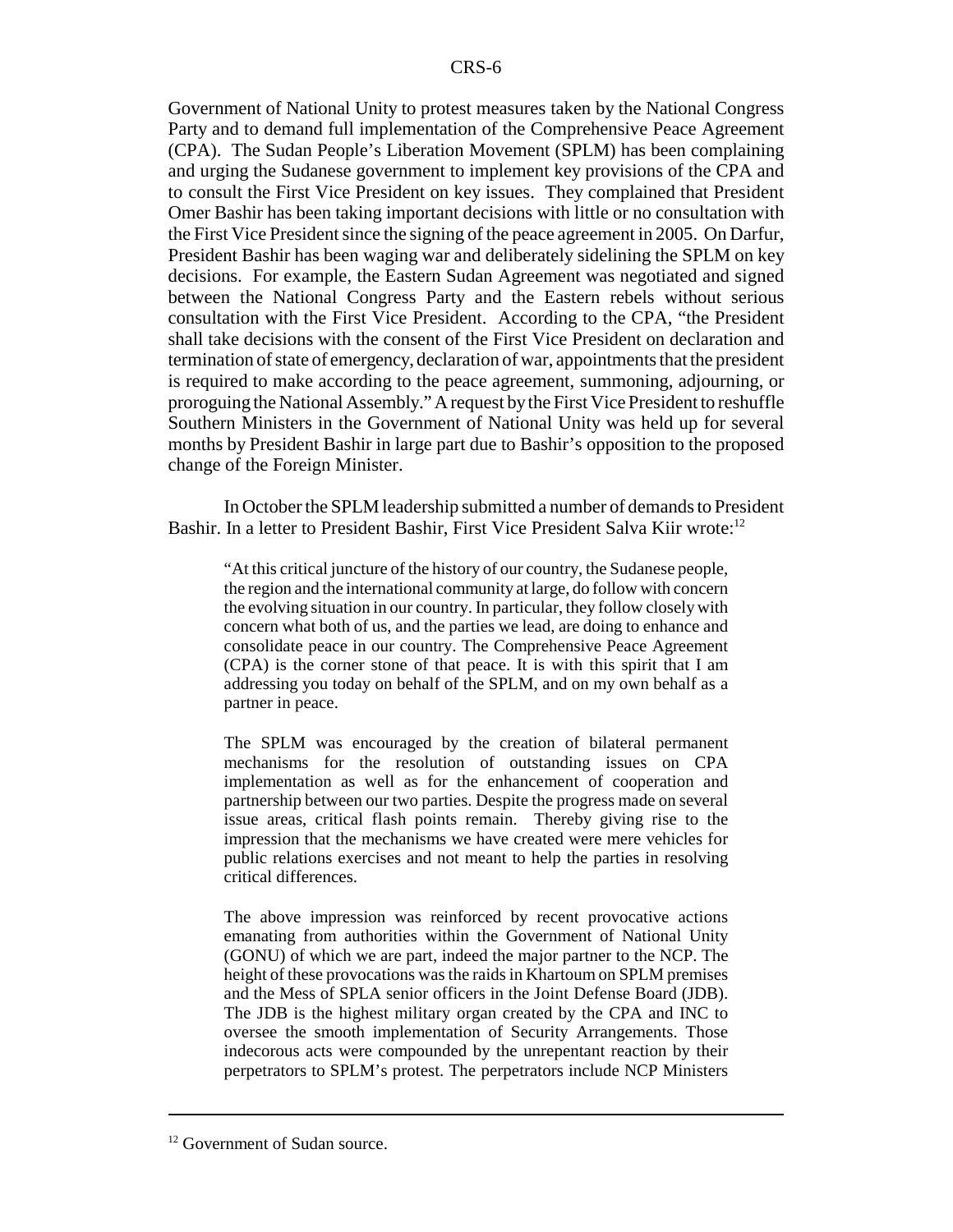and officers in the law enforcement agencies who are duty-bound by the INC to steer away of politics. It became clear to us, however, that the provocations reflected a pattern of behavior intended to humiliate the SPLM. The SPLM, therefore, should not be expected to take that behavior lightly. Indeed, the situation called for a pause and a deep reflection on the way and spirit with which we are handling the implementing of CPA.

To that end, the SPLM Interim Political Bureau (IPB) met in Juba from October  $4<sup>th</sup>$  — 11<sup>th</sup> 2007 to assess and evaluate the status of CPA implementation and draw concrete actions for the way forward. In that evaluation, the IPB identified CPA violations and enumerated unacceptable deliberate actions demeaning to the SPLM and its leadership. I am enclosing herewith copy of the IPB's resolutions encompassing violations to the CPA as well as actions to which the SPLM takes serious exception. In presenting these resolutions, I am confident that you shall address, with wisdom and statesmanship, the serious issues raised therein. Truly, those violations and actions constitute a major challenge to the sustenance of peace and consolidation of unity in our country. On my part, I remain committed to the full implementation of the CPA and I do not wish for a moment to contemplate the collapse of the CPA, let alone take part in that collapse.

Furthermore, the IPB expressed deep concern with Your Excellency's inaction on the reshuffle of SPLM Ministers in GONU which, in the spirit of collegial decision-making, I proposed. In doing that, I was exercising my constitutional rights and prerogatives as the Chairman of the SPLM to effect the recommendations of my Party. In view of the perception that this inaction amounts to an encroachment on the First Vice President's constitutional powers, the IPB recalled all SPLM Presidential Advisors, Ministers and State Ministers in GONU and they have been directed to stay away from their duties till considerable progress is seen in addressing the issues raised in the attached resolutions. In order not to paralyze the work of GoNU, I am again presenting to your Excellency our new list of ministerial changes in GONU. I am confident that you shall address this matter together with other pressing issues contained in the resolutions of IPB with due regard to the risks inherent in the present stalemate. This stalemate, if left unresolved, may degenerate into a crisis which none of us wants. It is our political duty and national obligation to avert actions that might endanger the CPA. It is also our moral and constitutional responsibility to provide the necessary leadership so that our country is enabled to enjoy peace, stability, democracy and unity based on the free will of its people."

In response to these demands and unexpected developments, President Bashir reportedly accepted a number of the Government of South Sudan (GoSS) demands in late October, except those related to the Abyei issue. According to senior SPLM officials, the acceptance of their demands by President Bashir does not resolve the crisis. They would like to see a timeline and a roadmap for implementation of their demands before they return to government. President Bashir accepted a new list of ministers submitted by the First Vice President, although he deleted the name of one senior official who was appointed as a Presidential Adviser, according to Sudanese sources. In late December 2007, the new ministers were sworn in office. Former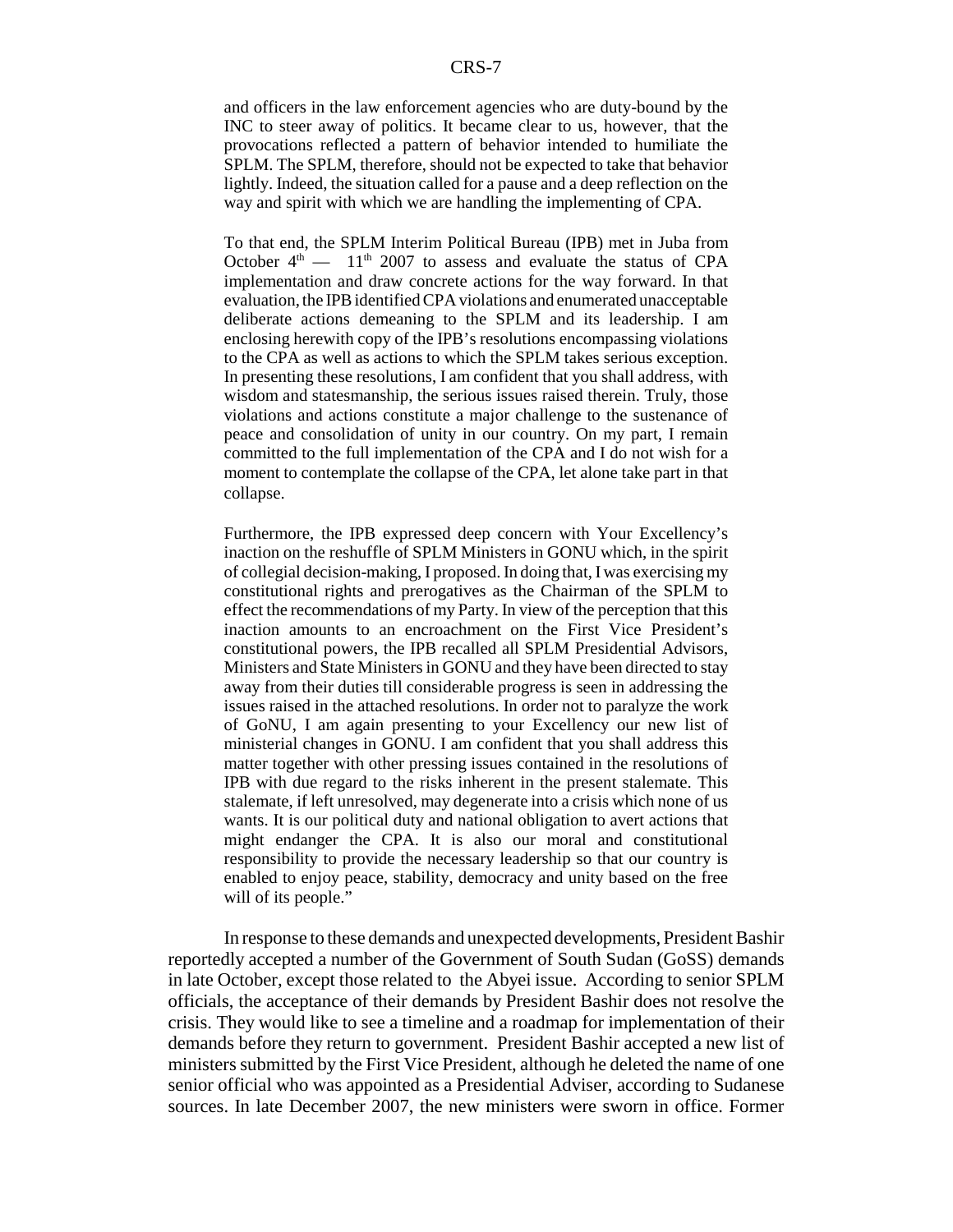Minister of Foreign Affairs, Lam Akol, was replaced by Deng Alore, a senior member of the SPLM.

# **Status of the Comprehensive Peace Agreement Historical Context**

In 1956, Sudan became the first independent country in sub-Saharan Africa, having gained independence from Britain and Egypt. For almost four decades, the east African country, with a population of 35 million people, has been the scene of intermittent conflict. An estimated 2 million people died over two decades from warrelated causes and famine in Southern Sudan, and millions more were displaced. The sources of the conflict were deeper and more complicated than the claims of most political leaders and some observers. Religion was a major factor because of the Islamic fundamentalist agenda of the current government, dominated by the mostly Muslim/Arab north. Southerners, who are Christian and animist, reject the Islamization of the country and favor a secular arrangement. Social and economic disparities were also major contributing factors to the Sudanese conflict.

Former President Jaafer Nimeri's abrogation of the 1972 Addis Ababa agreement in 1983, which had ended the first phase of the civil war in the south, is considered a major factor triggering the civil war. The National Islamic Front (NIF) government, which ousted the democratically elected civilian government in 1989, pursued the war in southern Sudan with vigor. Previous governments, both civilian and military, had rejected southern demands for autonomy and equality. Northern political leaders for decades treated southerners as second-class citizens and did not see the south as an integral part of the country.

Southern political leaders argue that under successive civilian and military governments, political elites in the north have made only superficial attempts to address the grievances of the south, reluctant to compromise the north's dominant economic, political, and social status. In recent years, most political leaders in the north, now in opposition to the current government, have said that mistakes were made and that they are prepared to correct them. But the political mood among southerners has sharply shifted in favor of separation from the north.

## **The North-South Peace Agreement: Background**

On January 9, 2005, the government of Sudan and the Sudan People's Liberation Movement (SPLM), after two and half years of negotiations, signed the Sudan Comprehensive Peace Agreement at a ceremony in Nairobi, Kenya. More than a dozen heads of state from Africa attended the signing ceremony. Secretary of State Colin Powell, who led the U.S. delegation, reportedly urged the government of Sudan and the SPLM to end the conflict in Darfur. The signing of this agreement effectively ended the 21-year-old civil war and triggered a six-year Interim Period. At the end of the Interim Period, southerners are to hold a referendum to decide their political future. National, regional, and local elections are to take place during the second half of the Interim Period.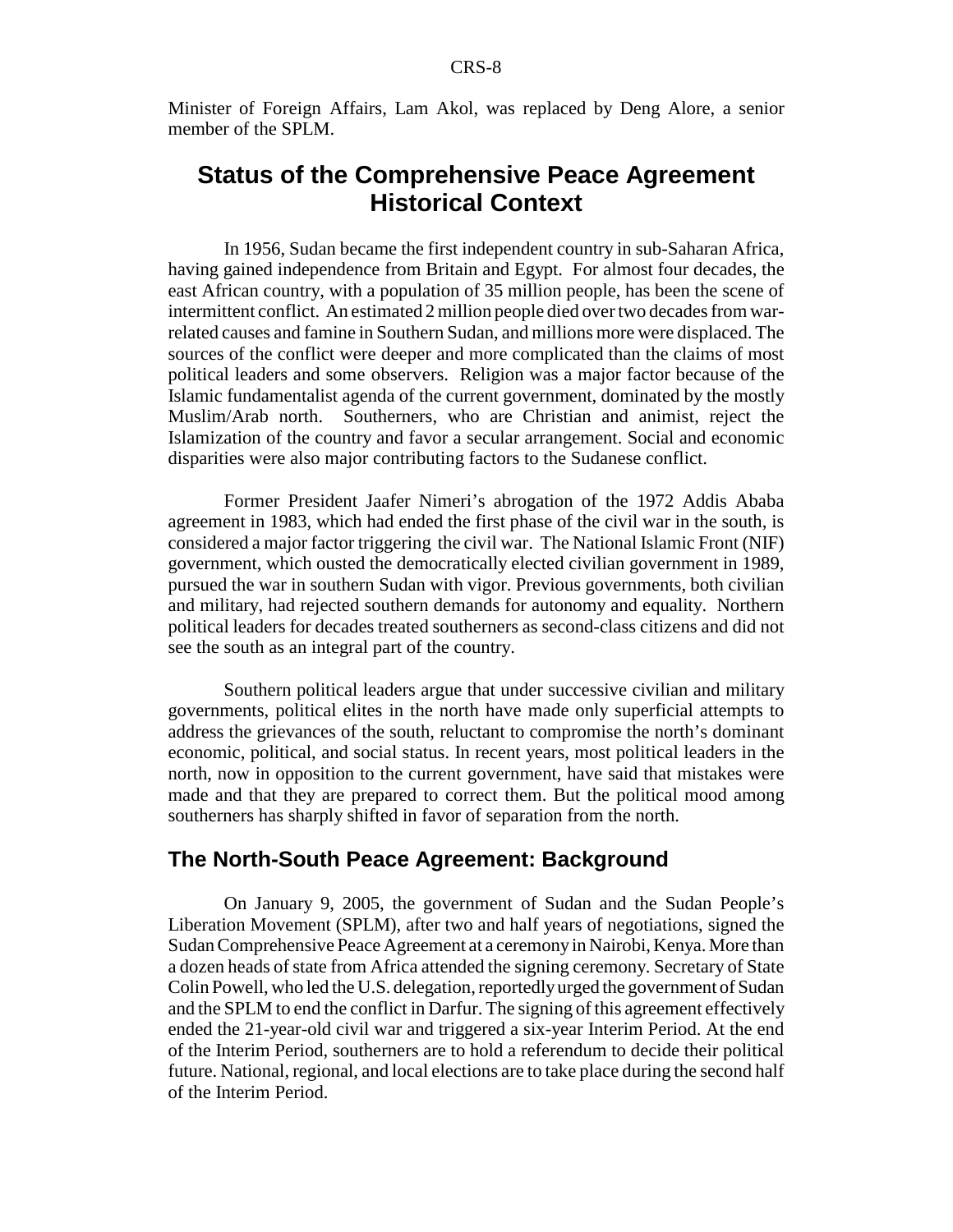On July 30, 2005, First Vice President and Chairman of the SPLM, Dr. John Garang, was killed in a plane crash in southern Sudan (discussed below). His death triggered violence between government security forces and southerners in Khartoum and Juba. More than 100 people were reported killed. The government of Sudan has established a committee to investigate the violence. The crash was investigated by a team from Sudan, Uganda, Russia, United Nations (UN), and the United States. The final report was issued in April 2006. In early August 2005, the SPLM Leadership Council appointed Salva Kiir as Chairman of the SPLM and First Vice President of Sudan. Salva Kiir had served as Garang's deputy after the SPLM split in 1991. He was officially sworn in as First Vice President in the Government of National Unity (GNU) on August 11, 2005. On August 31, 2005, the National Assembly was inaugurated. According to the CPA, the National Congress Party was allocated 52% of the seats (234), 28% to the SPLM (126), and the remaining 20% for the northern and southern opposition groups.

In September 2005, after weeks of contentious negotiations, the SPLM and the National Congress Party (NCP), formerly known as the National Islamic Front (NIF), agreed on a cabinet. At the core of the dispute was the distribution of key economic ministerial portfolios. The NCP insisted on keeping the Energy and Finance ministries, while the SPLM argued that each party should be given one or the other. The SPLM ultimately gave up its demand and managed to secure eight ministries, including Foreign Affairs, Cabinet Affairs, Labor, Transportation, Health, Education, Humanitarian Affairs, and Trade. Several advisers were also appointed to the Presidency (the Presidency consists of President Bashir, First Vice President Kiir, and Vice President Osman Ali Taha), including two from the SPLM.

#### **Implementation of the CPA**

Implementation of the CPA by the Government of National Unity has been selective and at times deliberately slow, according to United Nations officials and Sudan observers. President Bashir, for example, has not yet implemented the Abyei Boundary Commission (ABC) recommendations, and the formation of the Joint Integrated Units has been slow, although over the past several months important progress has been made. The ABC was mandated to "define and demarcate" the area known as the nine Ngok Dinka Chiefdoms transferred in 1905 to Kordofan in North Sudan. The ABC was chaired by former U.S. Ambassador to Sudan Donald Peterson, with active international engagement. In July 2005, the ABC submitted its final report to the Presidency. According to the CPA, "upon presentation of the final report, the Presidency shall take necessary action to put the special administration status of Abyei Area into immediate effect."

After signing of the peace agreement, Abyei area was suppose to be administered by an Executive Council. Members of the Executive Council were suppose to be elected by the residents of Abyei and the Chief Administrator appointed by the Presidency. At the end of the Interim Period, the residents of Abyei are to choose between retaining a special administrative status in the north or be part of South Sudan. The Bashir government has not put in place an administration in Abyei and continues to reject the recommendation of the ABC. According to a September 2007 report by the United Nations Secretary General, the lack of administration in Abyei has hampered CPA activities and left gaps in policing, public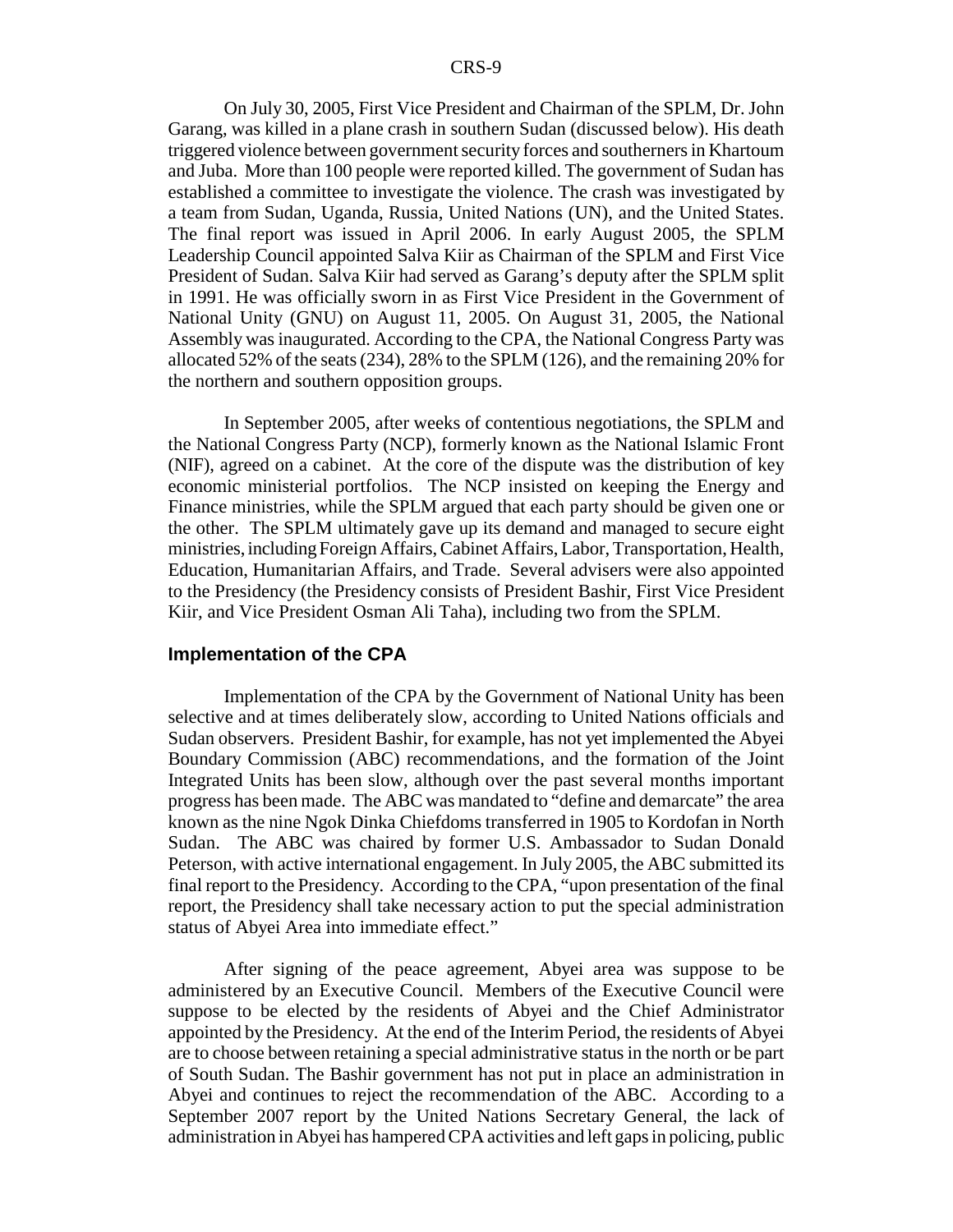sanitation, and health services." Continued intransigence on this issue is likely to lead to war, according to South Sudanese officials and many Sudan observers.<sup>13</sup>

The CPA faces serious challenges, despite the number of commissions created and decrees issued by the Presidency to address issues related to the agreement. Government force redeployment from Southern Sudan, as called for in the peace agreement, has been slow, especially in the oil field regions of Southern Sudan. The SPLA completed redeployment of its forces from East Sudan in 2006. The government of Sudan redeployed most of its forces as of December 2007, although thousands of Sudanese Armed Forces (SAF) remain in the oil region of South Sudan. SAF has increased its forces in the Nuba Mountains and Southern Blue Nile in violation of the CPA. According to the CPA, forces in these two states were suppose to be at a level of peace time. Moreover, according to the CPA, government forces were to be out of South Sudan by July 9, 2007. As of December 2007, more than 20,000 Sudanese Armed Forces had presence in South Sudan. According to the United Nations, the government of Sudan has redeployed 88% of its forces. SPLA forces also had a presence in the Nuba and Southern Blue Nile regions. According to senior SPLM officials, the SPLA will pull out of the area once the SAF reduces its presence and the Joint Integrated Units (JIUs) are fully deployed. In early January 2008, the SPLA withdrew some of its forces from Nuba.<sup>14</sup>

A number of Commissions remain dysfunctional, although many of the Commissions have been created by the government of Sudan. However, according to the September CPA Monitor, the National Human Rights Commission, the Electoral Commission, and the Land Commission have yet to be created."15 The Assessment and Evaluation Commission (AEC), which was mandated under CPA to monitor implementation of the peace agreement, has created four Working Groups to monitor implementation of the CPA, although the parties to the agreement have not been actively engaged in the process. The parties have made little progress in the implementation of the wealth-sharing and power-sharing provisions of the CPA, while work on the north-south border is behind schedule. Failure to resolve the border issue is likely to complicate the redeployment of forces and sharing of oil revenues, since a number of the oil fields are located along the 1956 north-south border. In December, the SPLM and the National Congress Party reached agreement to resolve the north-south border issue and on oil-related issues.<sup>16</sup>

#### **The United States and the North-South Peace Agreement**

The United States played a key role in the North-South peace process, while pressing for a resolution of the Darfur crisis in Western Sudan. Throughout the Inter-Governmental Authority for Development (IGAD)-sponsored talks, the Bush Administration engaged the parties at the highest levels, reportedly including calls

<sup>&</sup>lt;sup>13</sup> Ted Dagne interview of senior Government of South Sudan officials.

<sup>&</sup>lt;sup>14</sup> Ted Dagne met with senior SPLA commanders in January 2008 in Juba, South Sudan.

<sup>&</sup>lt;sup>15</sup> Report on the Implementation of the CPA. [http://www.unmis.org/english /cpaMonitor.htm]

<sup>&</sup>lt;sup>16</sup> Ted Dagne interview of President Salva Kiir in Juba, South Sudan.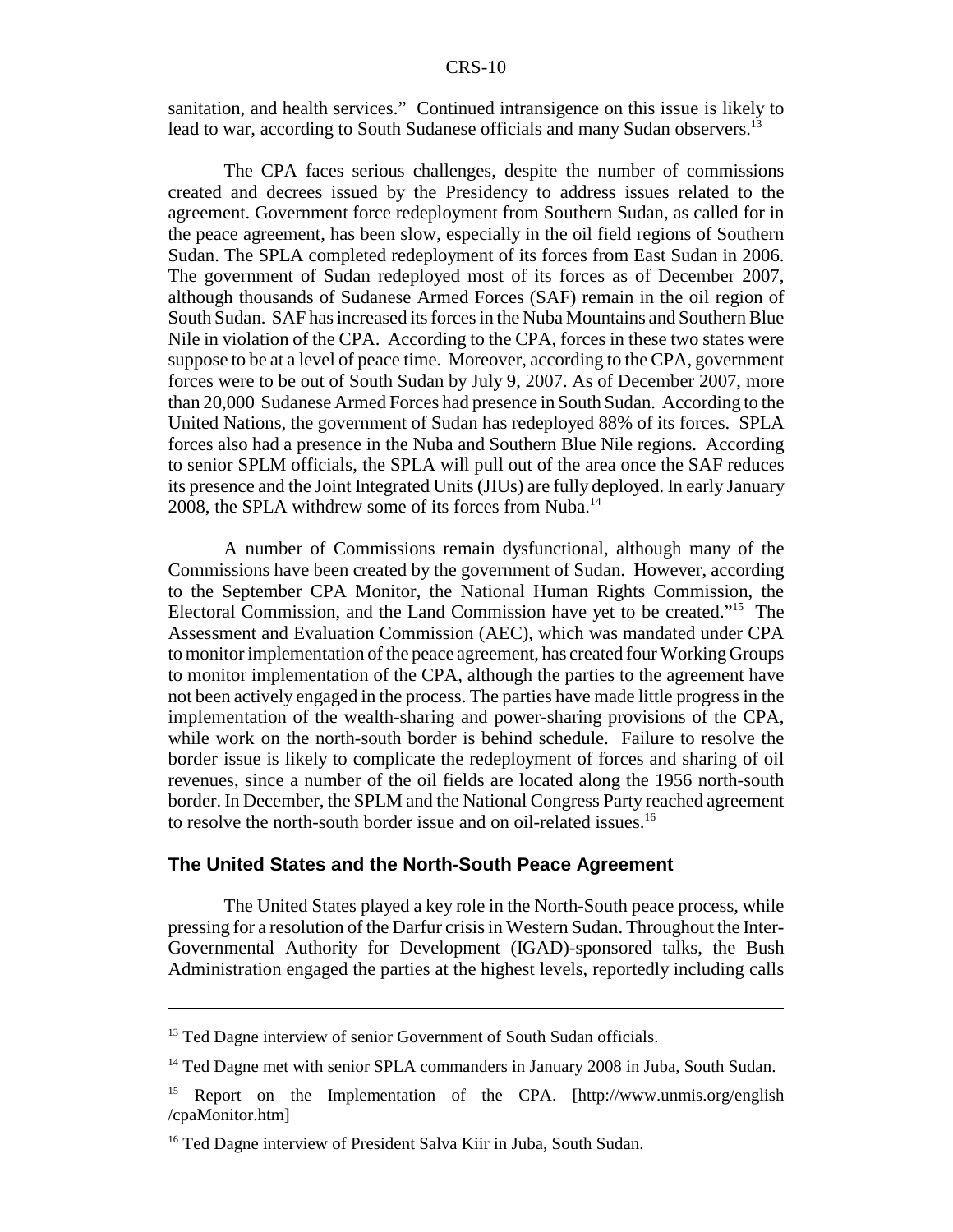by President Bush to the principals at critical times during the negotiations, and frequent visits to Kenya by senior State Department officials, where the talks were being conducted. President Bush's former Special Envoy, John Danforth, also made several trips to the region to encourage the parties to finalize an agreement. Former Secretary of State Colin Powell was actively engaged in the peace process and traveled to Kenya to encourage the parties, according to U.S. officials and Sudanese sources. U.S. financial support for the peace process and technical assistance during the talks were considered by the parties and the mediators as critical, according to U.S. officials. The United States provided funding for the SPLM delegation for travel and other related expenses. American interventions at critical times during the negotiations helped break a number of stalemates, including during security arrangement talks and the three disputed areas of Nuba, Southern Blue Nile, and Abyei.

Sustained U.S. pressure on the government of Sudan helped secure the Comprehensive Peace Agreement. The Bush Administration, while maintaining U.S. bilateral sanctions, also engaged the Government in critical dialogue and offered the normalization of bilateral relations as an incentive for the resolution of the Darfur crisis and settlement of the North-South conflict, according to U.S. officials and Sudanese sources. U.S. policy toward Sudan is complicated because the same government that signed the peace agreement with the South is also the one implicated in atrocities in Darfur, which the U.S. government has declared is genocide. This reality has led to some criticism of the Bush Administration, although many praise the Administration's sustained engagement in the North-South talks. According to some critics, the Administration did not initially consider the Darfur crisis to be a priority; instead the Administration was largely focused on the talks between the government of Sudan and the SPLM. The first statement on Darfur by the White House, they point out, was issued in early April 2004. The Bush Administration and Congress, however, have been at the forefront in calling for an end to the crisis in Darfur and demanding accountability, especially since mid-2004.

## **The Darfur Conflict and Impact on Chad and CAR**

The crisis in Darfur continues to affect Chad and the Central African Republic (CAR), in large part due to rebellions supported by the government of Sudan against the governments of Chad and CAR. Indeed, the conflicts in Chad and CAR are largely internal political disputes between the respective governments and a number of armed groups. In Chad, some of the belligerents are armed and given safe havens for training purposes by the government of Sudan. The most affected areas in Chad are towns and villages near the border with Sudan. The government of Sudan accuses the Government of Chad of supporting some of the rebel groups in Darfur. The Sudan Liberation Army (SLA) reportedly benefitted from outside support, including from fellow Zagawa elements in Chad. The Zagawa are dominant in some SLA factions. President Idriss Deby of Chad is a Zagawa and some of the senior officers in the Chadian army come from the Zagawa ethnic group. Successive governments in Sudan have intervened in the internal affairs of Chad by providing support to armed factions.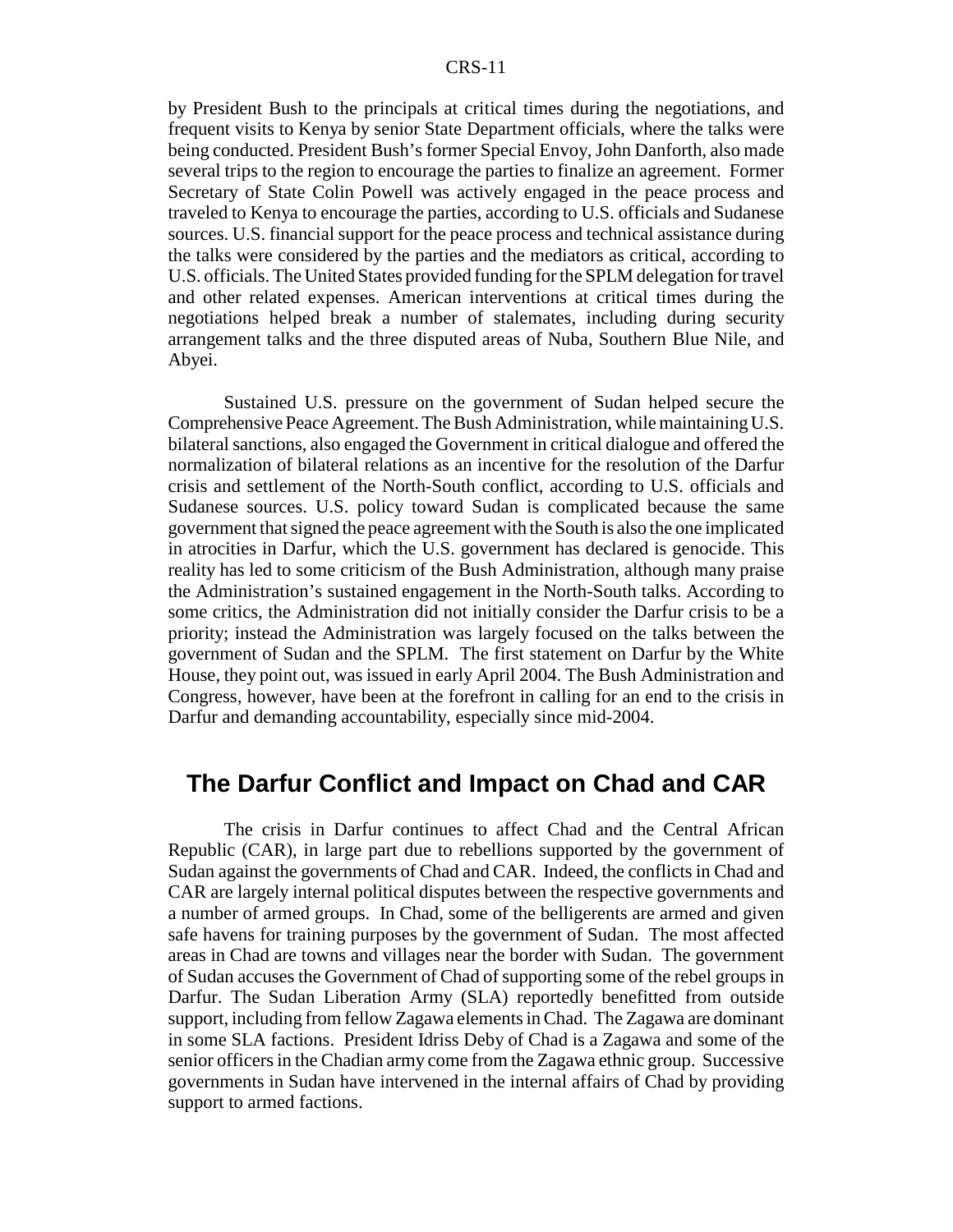The current instability in eastern Chad is also due to pro-Sudanese government militia groups and the Janjaweed crossing the border into Chad and attacking civilians. A February 2007 U.N. Secretary General report on Chad and CAR stated that "fighting between the Chadian armed forces and rebel groups, some of which are armed and supported by the Sudan, and attacks by militia on the civilian population have continued to destabilize eastern Chad, leading to widespread insecurity and human rights violations, including continued displacement of civilian populations."17 According to international NGOs and the United Nations, more than 120,000 people have been internally displaced in eastern Chad. Chad has more than 230,000 refugees from Darfur, according to these sources. The incursion by the Janjaweed and the fighting between government forces and Chadian rebel groups have contributed to the suffering of the internally displaced and the refugees in eastern Chad. The internally displaced persons often move to areas closer to the refugee camps because humanitarian assistance to the displaced has been limited. In December 2006, President Deby reached an agreement with one of the rebel groups led by Mahamat Nour. In March 2007, Mr. Nour was appointed as Minister of Defense.

In the Central African Republic, the fighting between rebel groups and government forces has displaced more than 70,000 people in northeastern CAR, according to the United Nations. Over the past several months, the CAR government has recaptured towns taken by rebel groups. The CAR armed forces, supported by French troops and a multinational force from the Central African Economic and Monetary Community (CEMAC) have largely succeeded in containing rebel advances. Meanwhile, negotiations between the government of President Francois Bozize' and several rebel groups have led to some agreements. In February 2007, in negotiations mediated by Libya, two rebel leaders, Abdoulaye Miskine and Andre' Ringui Le Gaillard, signed an agreement with the CAR government. However, the agreement was rejected by the military chief of one of the rebel groups.

The United Nations has been working towards the deployment of a peacekeeping force to Chad and CAR over the past several months, and has concluded two technical assessment missions to Chad and CAR. The mandate of the proposed U.N. multidimensional presence would include the protection of civilians and internally displaced persons, maintenance of law and order, facilitation of the free movement of humanitarian assistance, and coordination with African Union Mission in Sudan (AMIS) and the U.N. Mission in Sudan (UNMIS). The area of operations would be in eastern Chad and northeastern CAR. The U.N. Secretary General recommended to the Security Council the deployment of 10,900 personnel to Chad and CAR. The government of Chad has reportedly expressed reservations about the deployment of an armed force but stated that the government would welcome a police force.

 $17$  Report of the Secretary General on Chad and the Central African Republic, February 23, 2007, at [http://www.un.org/Docs/sc/sgrep07.htm].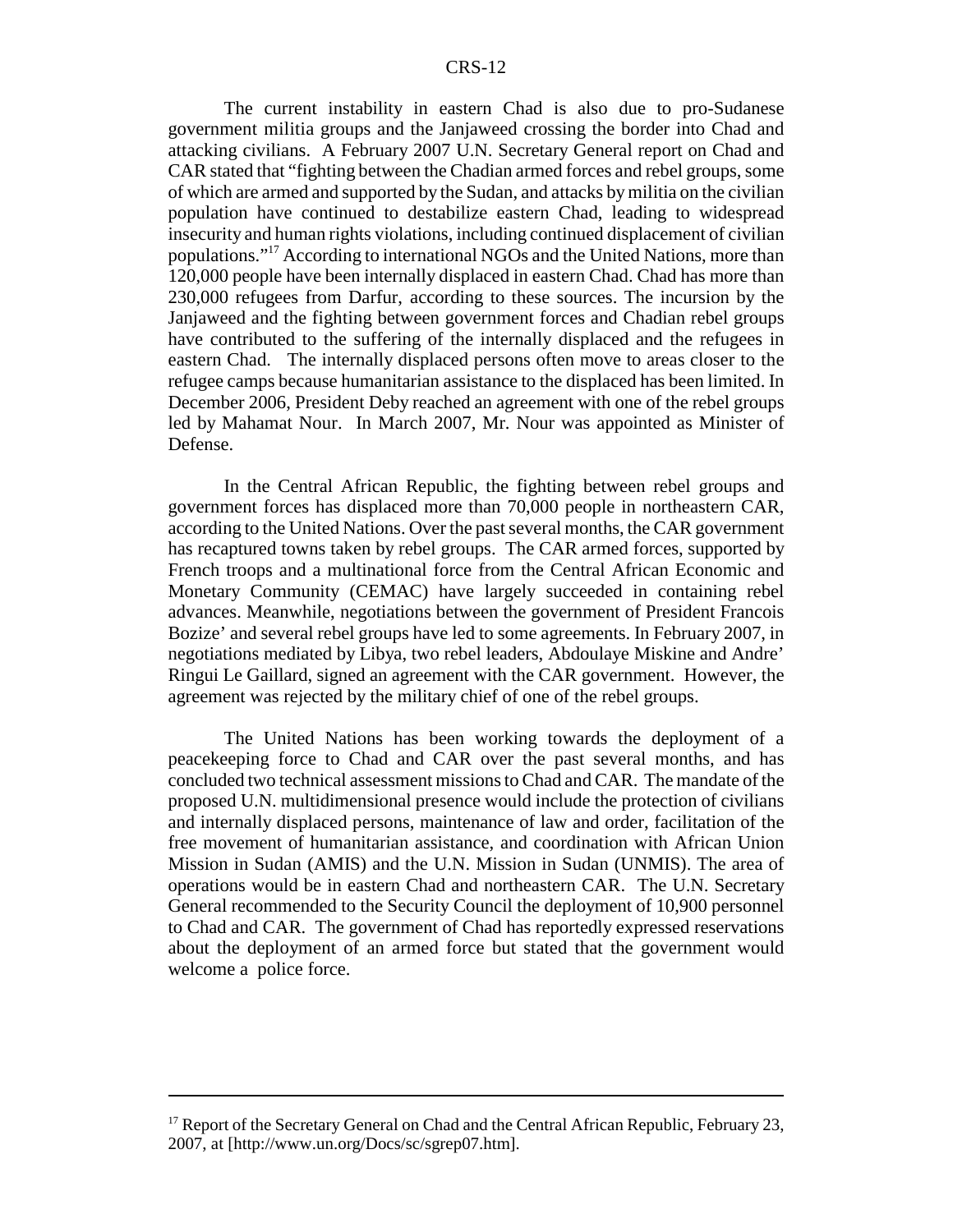## **The Crisis in Darfur: Background**

The crisis in Darfur began in February 2003, when two rebel groups emerged to challenge the National Congress Party (NCP) government in Darfur. The Sudan Liberation Army (SLA) and the Justice and Equality Movement (JEM) argued that the government of Sudan discriminates against Muslim African ethnic groups in Darfur and has systematically targeted these ethnic groups since the early 1990s. The government of Sudan dismisses the SLA and JEM as terrorists. The conflict primarily pits three African ethnic groups, the Fur, Zaghawa, and Massaleit, against nomadic Arab ethnic groups. Periodic tensions between the largely African-Muslim ethnic groups and the Arab inhabitants of Darfur can be traced to the 1930s and had surfaced again in the 1980s. Most observers note that successive governments in Khartoum have long neglected the African ethnic groups in Darfur and have done little to prevent or contain attacks by Arab militias against non-Arabs in Darfur. Non-Arab groups took up arms against successive central governments in Khartoum, albeit unsuccessfully. In the early 1990s, the National Islamic Front (NIF) government, which came to power in 1989, began to arm Arab militias and attempted to disarm the largely African ethnic groups.

The conflict in Darfur burgeoned when the government of Sudan and its allied militias began what is widely characterized as a campaign of terror against civilians in an effort to crush the rebellion and to punish the core constituencies of the rebels. At the heart of the current conflict is a struggle for control of political power and resources. The largely nomadic Arab ethnic groups often venture into the traditionally farming communities of Darfur for water and grazing, at times triggering armed conflict between the two groups. Darfur is home to an estimated 7 million people and has more than 30 ethnic groups, which fall into two major categories: African and Arab. Both communities are Muslim, and years of intermarriages have made racial distinctions difficult, if not impossible. Fighting over resources is one of several factors that has led to intense infighting in Darfur over the years. Many observers believe that the NIF government has systematically and deliberately pursued a policy of discrimination and marginalization of the African communities in Darfur, and has given support to Arab militias to suppress non-Arabs, whom it considers a threat to its hold on power. In 2000, after the ouster of the founder of the NIF, Hassan al-Turabi, and after a split within the Islamist Movement, the government imposed a state of emergency and used its new authority to crack down on dissidents in Darfur. By 2002, a little-known self defense force emerged as the SLA, challenging government forces in Darfur.

With the NCP regime internally in turmoil and mounting international pressure to end Sudan's North-South conflict, the SLA and JEM were able to gain the upper hand in the initial phase of the conflict against government forces in early 2003, and appeared well armed and prepared. The rebels also enjoyed the support of the local population, as well as officers and soldiers in the Sudanese army. A significant number of senior officers and soldiers in the Sudanese armed forces come from Darfur. The SLA reportedly benefitted from outside support, including from fellow Zaghawa elements in Chad and financial support from some Darfur businessmen in the Persian Gulf region. In late 2004, another Darfur armed group, the National Movement for Reform and Development (NMRD) emerged. Initial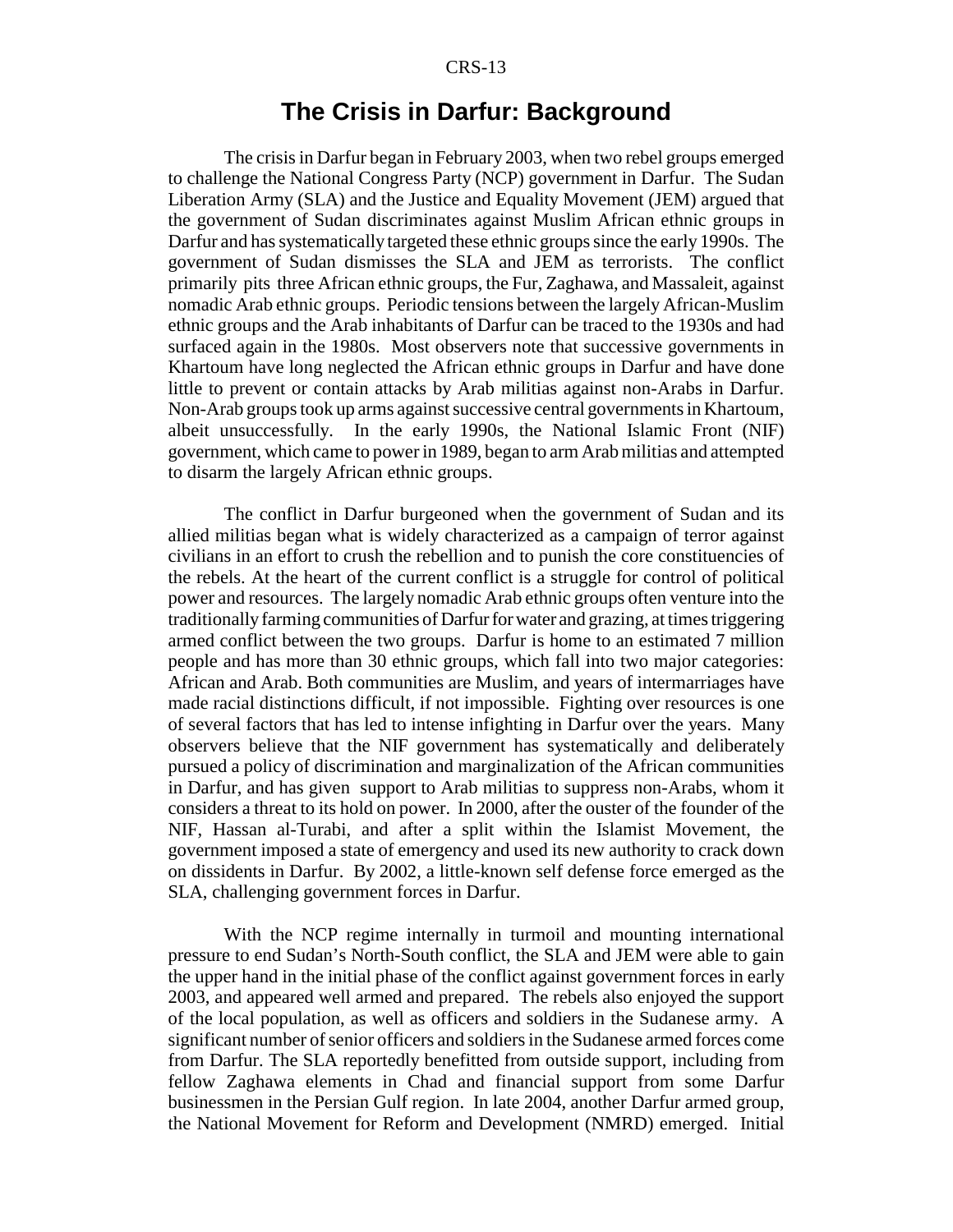reports suggested that the NMRD was created by the government of Sudan in order to undermine the SLA and JEM. In December 2004, the NMRD and the government of Sudan signed a ceasefire agreement in Chad and a month later agreed to cooperate in facilitating the return of refugees from Chad to Darfur. Regional officials and Sudanese opposition figures assert that the NMRD is backed by the government of Chad and that the rebels wear uniforms and carry arms similar to those of the Chadian army. Over the past year, the rebel groups have splintered into different factions and often clashed with each other. In June 2006, another rebel group was formed, the National Redemption Front (NRF), consisting of several rebel faction groups. These include splinter groups from SLM and JEM, as well as the Sudan Federal Democratic Alliance (SFDA).

## **Darfur Developments: Accountability for Atrocities**

In July 2004, the U.S. House of Representatives and the Senate unanimously passed resolutions (H.Con.Res. 467, S.Con.Res. 133) declaring the crisis in Darfur to be genocide, based on the five criteria for genocide enumerated in Article 2 of the Convention on the Prevention and Punishment of the Crime of Genocide. On September 9, 2004, then Secretary of State Colin Powell, in his testimony before the Senate Foreign Relations Committee, declared the atrocities in Darfur genocide. Secretary Powell stated that, after reviewing evidence collected by the State Department team, "genocide has been committed in Darfur and that the government of Sudan and the Jingaweit bear responsibility — and that genocide may still be occurring." Powell further stated that because the United States is a contracting party to the Geneva Convention, Washington will demand that the United Nations "initiate a full investigation." Shortly after Powell's testimony, a draft U.N. resolution (1564) was adopted.

The resolution requested the Secretary General of the United Nations to "establish an international commission of inquiry in order to immediately investigate reports of violations of international humanitarian law and human rights law in Darfur by all parties, to determine also whether or not acts of genocide have occurred, and to identify the perpetrators of such violations with a view to ensuring that those responsible are held accountable." The declaration of genocide by the Bush Administration did not lead to a major shift in U.S. policy or a threat of intervention to end genocide. Instead, Bush Administration officials continued to support a negotiated settlement between the rebels in Darfur and the government of Sudan. But continued violence in Darfur and the government's failure to disarm the Janjaweed militia further strained relations between Khartoum and Washington.

In January 2005, the International Commission of Inquiry on Darfur submitted its report to Secretary- General Kofi Annan. The 176-page report provided a detailed accounting of atrocities committed by the government of Sudan and its Janjaweed militia allies. The Commission declared that "based on thorough analysis of the information gathered in the course of the investigations, the Commission established that the government of Sudan and the Janjaweed are responsible for serious violations of international human rights and humanitarian law amounting to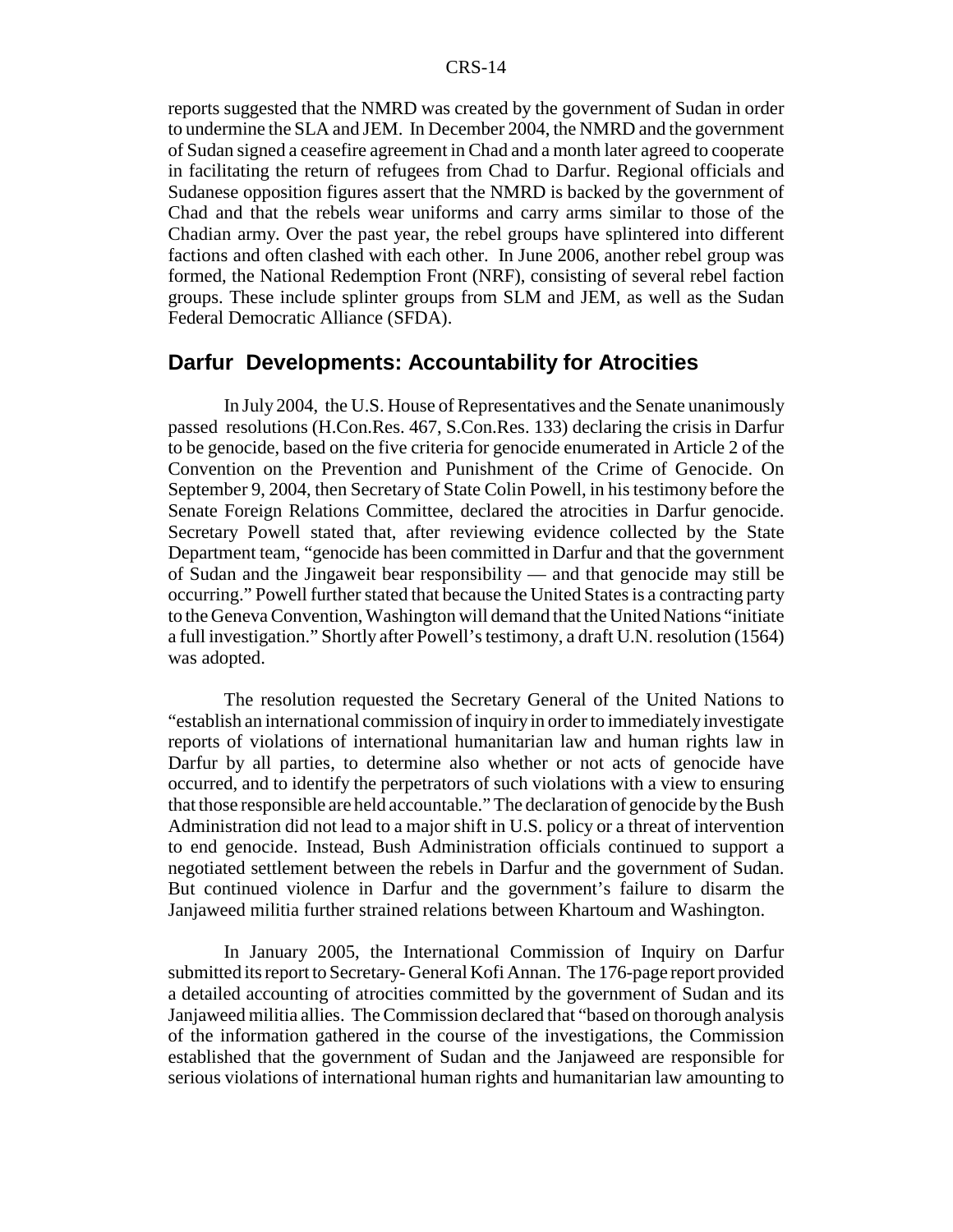crimes under international law."18 The Commission found, however, that "the government of Sudan has not pursued a policy of genocide." The Commission, while acknowledging that government officials and other individuals may have committed genocidal acts, stated that "the crucial element of genocidal intent appears to be missing." The Commission submitted a sealed document listing 51 suspects for prosecution by the International Criminal Court (ICC).

U.S. officials argue that the government of Sudan is responsible for genocide in Darfur, despite the Commission's conclusion of no genocidal intent. Washington initially did not support the Commission's referral of these cases to the ICC. U.S. opposition to the ICC is unrelated to the Darfur case. It is largely driven by concerns about the potential prosecution of U.S. personnel by the ICC, and because of this concern, the United States is not signatory to the ICC. In March 2005, the United States abstained on Security Council Resolution 1593, paving the way for its passage. Resolution 1593 refers the situation in Darfur to the International Criminal Court (ICC). In June 2005, the Special Prosecutor of the ICC formally began an investigation. ICC spokesman Yves Sorokobi indicated that the decision to launch the investigation came after the ICC had finished its analysis of the referral by the UN Security Council. This analysis included, he said, consultations with experts, ensuring that the ICC had met statutory requirements before beginning the investigations. Meanwhile, ICC officials continue to gather information and pursue their investigation, although the ICC has not issued any indictments to date. In July, the ICC Chief Prosecutor charged President Bashir with genocide, crimes against humanity, and war crimes.

Since the crisis began in 2003, sources estimate 450,000 people have been killed, more than 2 million displaced, and some 234,000 Sudanese are in refugee camps in neighboring Chad. The security situation continues to deteriorate, especially since the signing of the peace agreement in May 2006 reportedly due to recent troop deployments by the government of Sudan. According to human rights groups, over a dozen humanitarian workers have been killed in Darfur, including an International Rescue Committee nurse on September 1 and an International Committee of the Red Cross driver on August 30, 2006. In 2007, according to reports, tens of thousands Darfuree civilians have been displaced from their homes due to government and Janjaweed attacks. According to a February 2008 United Nations report, "tensions inside camps of internally displaced persons and carjacking incidents continued. One week after the transfer of authority from the African Union Mission in the Sudan (AMIS) to UNAMID, the force faced its first armed attack."19

Meanwhile, humanitarian groups have warned that they may not be able to continue to provide assistance to the civilian population because of deteriorating security conditions. In November 2006, the government of Sudan ordered the Norwegian Refugee Council to leave the country, while a German relief organization, Welthungerhilfe, announced it would pull out of Darfur for safety reasons. In

<sup>&</sup>lt;sup>18</sup> Report of the International Commission of Inquiry on Darfur to the United Nations Secretary General. January 25, 2005.

<sup>&</sup>lt;sup>19</sup> CBC News. Darfur heading for disaster unless U.N. troops are allowed: Annan, September 13, 2006, at [http://www.cbc.ca/world/story/2006/09/13].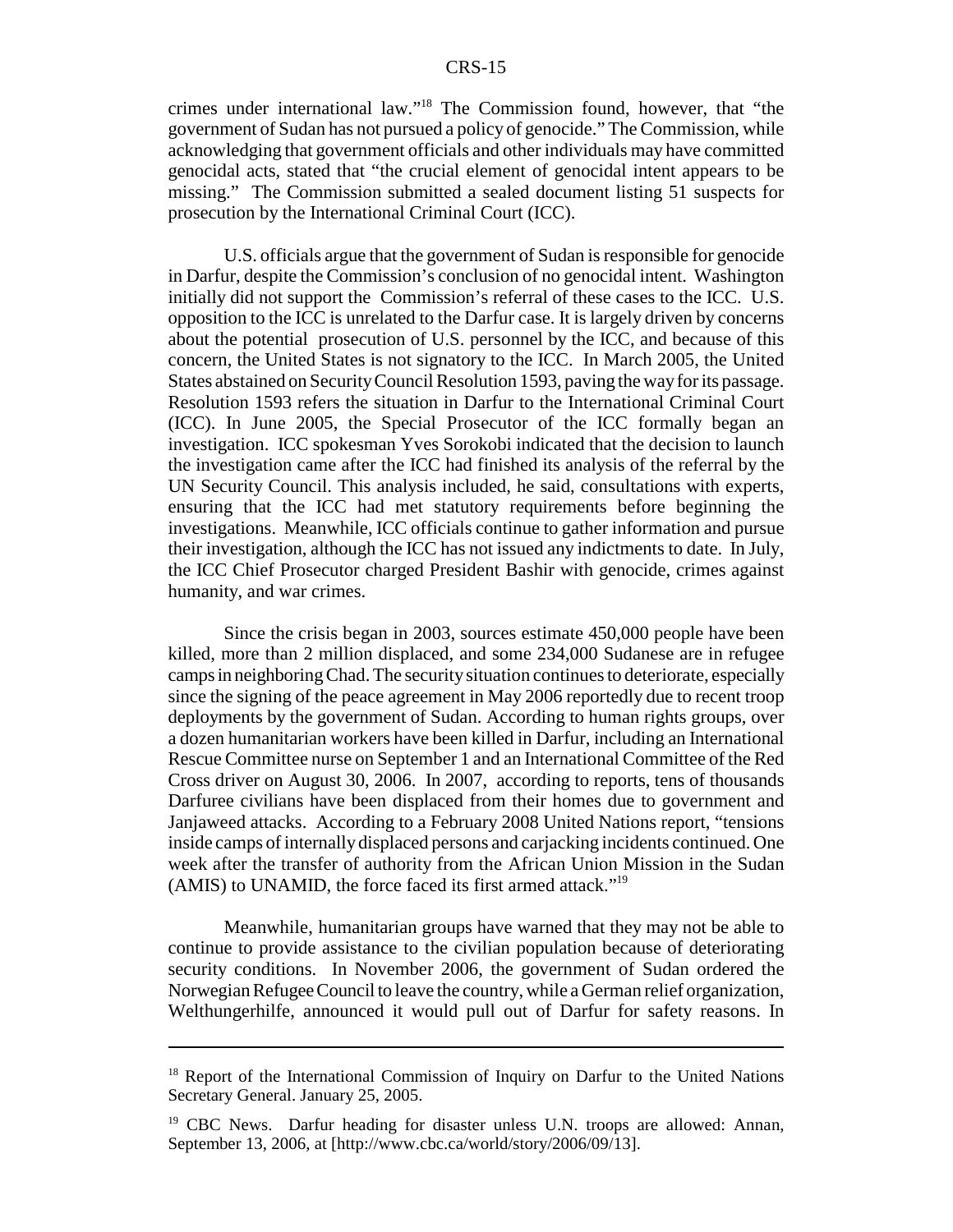October 2006, armed militia attacked a village in Jebel Moon and Seleah in West Darfur, killing over 50 people, including children and elderly. Meanwhile, security conditions inside IDP camps have also deteriorated in recent months, with increasing number of armed groups in the camps. In his monthly report to the Security Council in November 2006, Secretary General Kofi Annan stated that "the insecurity, banditry and fighting which have characterized the reporting period continued to prevent access to populations in need of humanitarian assistance."20 According to the same report "In Northern Darfur alone, the World Food Program (WFP) reported that 355,000 people went without food aid during July and August."

In early August 2006, the government of Sudan submitted a letter to the United Nations Security Council outlining the government's decision to deploy significant new security forces and implement other measures in Darfur. According to the government of Sudan, "the National Plan embodies several priority themes for the restoration of normal life in Darfur." The government of Sudan began to deploy more than 26,500 troops and 7,050 police personnel in order to address "threats imposed by the non-signatories of the Darfur Peace Agreement and getting control of the security situation and restoration of peace in Darfur." Human rights groups, U.N. Secretary General Kofi Annan, and U.S. officials have criticized the deployment of these troops and stated that this action violates the peace agreement. Meanwhile, senior commanders of the SLM, the only group that signed the peace agreement, have stated that continued government attacks in Darfur and continued rejection of a U.N. force could lead to the collapse of the peace agreement.

## **The Janjaweed: Background**

Since the crisis in the Darfur region began in 2003, the name Janjaweed (also spelled as Janjawid, Janjawad, Jingaweit, Jinjaweed) has become a very familiar name to many in the international community. The Janjaweed and the government of Sudan have been accused of committing genocide against civilians in Darfur by the United States government in 2004 and accused of war crimes and crimes against humanity by the United Nations and other governments.

The existence of the Janjaweed goes back over a decade. In the mid-1980s, the government of Sudan began to arm Arab militias in order to prevent African Darfuris from joining the Southern Sudanese rebellion against the government. In 1983, the Sudan People's Liberation Movement/Army (SPLM/A) began its armed struggle against the government of Sudan. Attacks against Darfuri African tribes and Nubans increased in intensity for most of the 1980s.

In 1991-1992, an SPLM commander from Darfur led a force into Darfur in support of the Darfuris, who were being targeted by the government of Sudan and pro-government Arab militia. Those targeted were the Fur, Massaliet, and Zagawa peoples. More than 200 villages were attacked and later occupied by pro-government Arab militia in the Garsilla District, now know as the Wadi-Saleh Province. These attacks were carried out by a group now known as the Janjaweed.

<sup>&</sup>lt;sup>20</sup> Monthly report of the Secretary General on Darfur, November 8, 2006.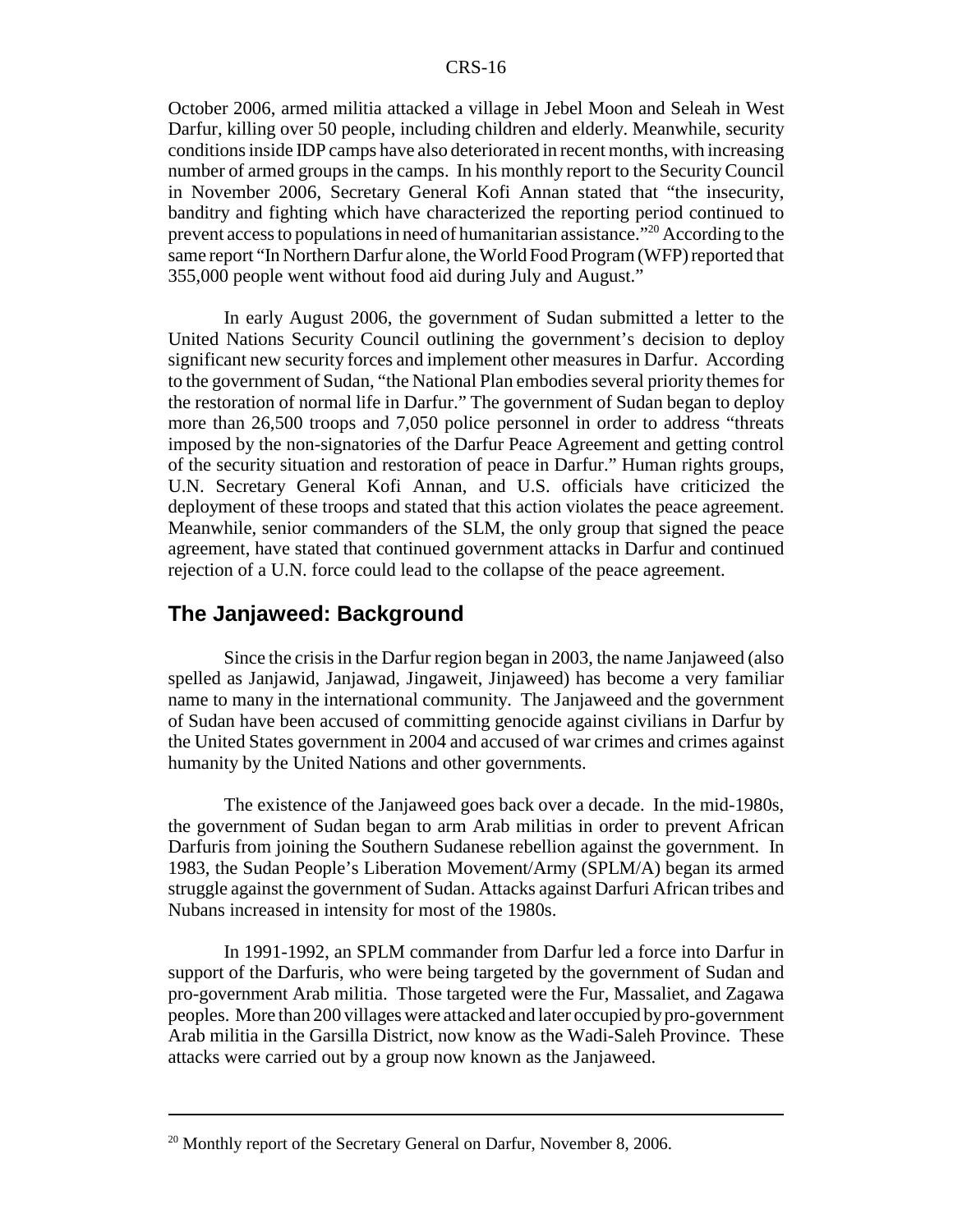Daoud Yahya Bolad, who was a senior member of the National Islamic Front (NIF) in Darfur before the 1989 coup, was the leading figure in the SPLM-led rebellion against the Sudanese government in Darfur in the early 1990s. In 1976, Bolad, an ethnic Fur, was Chairman of the student union of the University of Khartoum. He was sent by the NIF leadership to Darfur in the late 1970s to recruit members for the NIF. He left the NIF due to a major disagreement with the leader of the NIF, Hassan al-Turabi. Turabi and other NIF leaders recruited Arab youth to go to Libya and other places for training purposes and began other activities without consultation with Bolad and other Darfuri leaders.

The traditional leaders in Darfur described the Janjaweed then as men who own a horse and a G-3 rifle and who commit crimes against civilians. Darfuri leaders link the Janjaweed to a manifesto called the Quresh. The principal objective of the Quresh, they argued, was to create a region called Dar-el-Arab, Land of the Arabs. The architects of the manifesto and those who signed it are senior members of the National Islamic Front government, currently known as the National Congress Party.

The 1991-1992 rebellion against the NIF regime failed in large part due to lack of preparation inside Darfur and major Janjaweed and government operations against the small SPLA force in the region. The commander of the SPLA force decided to withdraw his troops after the government and Arab militia forces discovered the location of the SPLA force before final preparation for operations.

Elements within the government intensified their campaign to bring Bolad back into the NIF for talks with pledges to change policies and address the concerns of the Darfuris. Bolad decided to return to engage NIF officials against the advice of the SPLA leadership and the force commander, believing that since he knew some of the leaders in the government and the NIF he might be able to make a deal. Upon his return he was captured, tortured, and executed, according to Sudanese sources.

For many Darfuris, the war between the various groups started well before 2003. Darfuris who experienced the atrocities in the mid-1980s, in large part, are the ones currently fighting the Janjaweed and the government of Sudan. The groups that were targeted in the mid-1980s are the same ones currently being attacked by the Janjaweed and the government of Sudan: the Fur, Massaliet, and Zagawa.

In the current crisis in Darfur, the Janjaweed are armed and protected by the government, and their attacks against civilians are coordinated with the Sudan Armed Forces, the Popular Defense Force, and other government-supported militia groups. Senior Sudanese government officials and leaders of the Janjaweed admit this collaboration between the Janjaweed and the government. As was the case in the mid-1980s, one of the main objectives of the Janjaweed is to push out African Darfuris in order to take control of areas belonging to non-Arabs.

Human rights groups, foreign governments, and Sudanese groups have documented the atrocities committed by the Janjaweed against Darfur civilians, humanitarian workers, and African Union peacekeepers. Human Rights Watch in its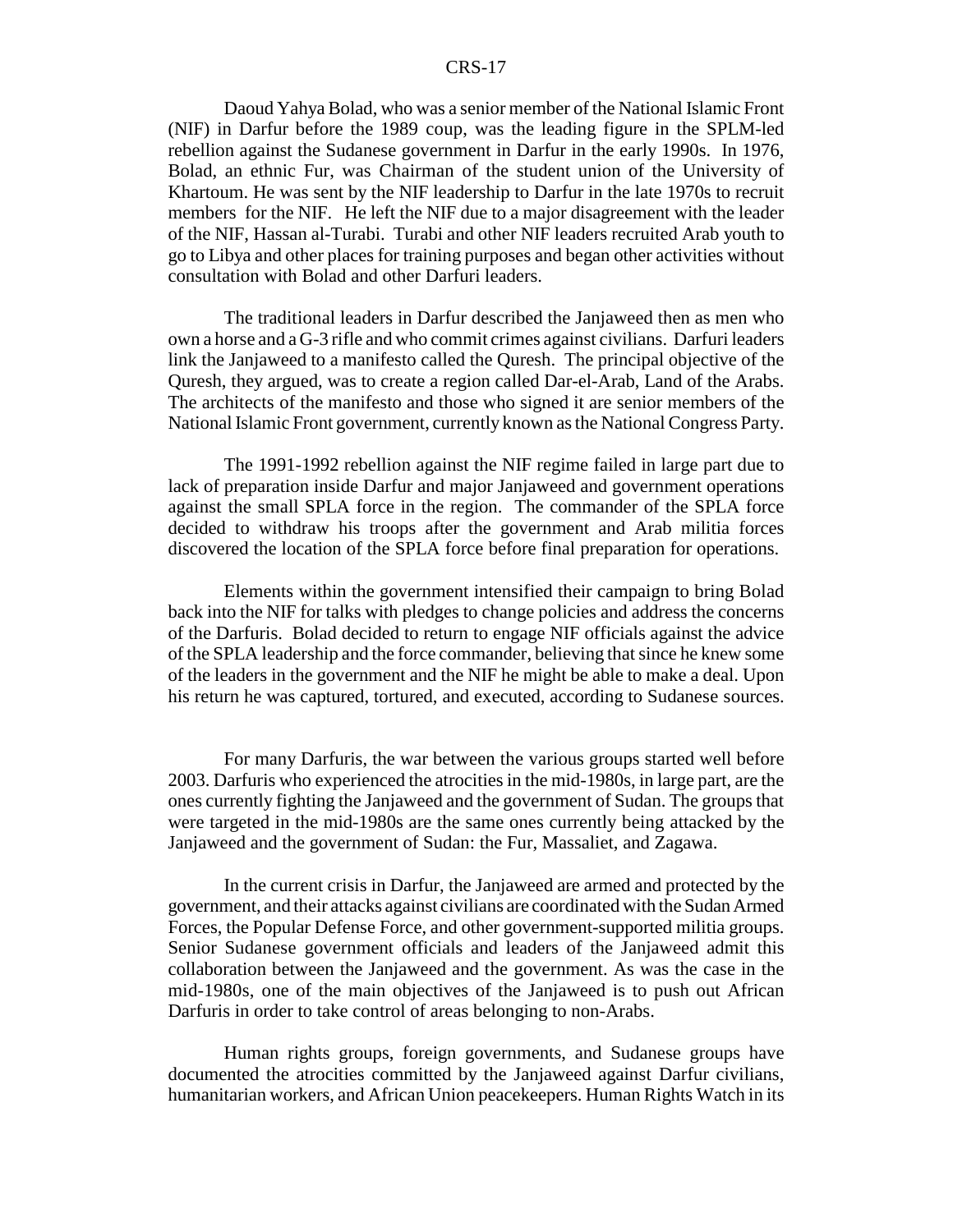report "Darfur Destroyed,"21 provides detailed accounts of Janjaweed atrocities as well as those committed by government forces. Janjaweed leaders and government officials claim that they are fighting rebels and violent militia. But the victims of these atrocities have been reported as the civilians in Darfur, mainly the Zagawa, Fur, and Massaliet. The Janjaweed, like the Interhamwe in Rwanda and the Lord's Resistance Army in Uganda, are reported to principally target civilians and terrorize the civilian population.

## **The Darfur Peace Agreement and Status of Implementation**

On May 5, 2006, the Government of National Unity and the Sudan Liberation Movement (SLM) signed the Darfur Peace Agreement (DPA) after almost two years of negotiations. The agreement was rejected by two other Darfur groups: the Justice and Equality Movement (JEM) and a splinter group from the SLM. The agreement calls for the integration of 4,000 SLA troops into the Sudan Armed Forces, provides \$300 million initially and \$200 million each in 2007 and 2008 from government funds for reconstruction and development purposes for Darfur, and establishes the Transitional Darfur Regional Authority (TDRA), a new entity mandated under the DPA to administer Darfur. The agreement provides seats for the SLM in the national and regional parliaments and several top positions, including the chairmanship of the TDRA and Senior Assistant to the President.

On August 7, 2006, the leader of the SLM, Mini Minawi, was sworn in as Assistant to the President. The agreement also calls for the disarmament and demobilization of the Janjaweed. Since the signing of the agreement, the DPA has failed to win popular support in Darfur. The faction that signed the agreement is also accusing the government of violating the agreement. In mid-May 2006, violent demonstrations in IDP camps had led to a number of deaths and injuries. AMIS personnel have also been targeted, forcing African Mission in Sudan to reduce its presence in IDP camps. Meanwhile, implementation of the agreement is also moving slowly. According to the United Nations DPA Monitor report, "the parties continued to miss critical DPA implementation deadlines."<sup>22</sup> The Preparatory Committee, tasked to organize the Darfur-Darfur Dialogue, was not fully functional, although in late September a chairman was appointed to head the Committee. On October 16, 2006, a day-long forum on pre-Darfur to Darfur Dialogue Consultation took place in Khartoum.

## **U.S. Humanitarian Funding**

The United States continues to provide significant humanitarian assistance to Darfur and to Darfur refugees in Chad. The United States has provided more than \$3.9 billion in humanitarian assistance to Sudan and eastern Chad since 2004. As of

<sup>21</sup> Human Rights Watch. *Darfur Destroyed: Ethnic Cleansing by Government Forces and Militia.* May 2004, at [http://hrw.org/reports/2004/sudan0504/sudan0504simple.pdf].

 $22$  Report on the Implementation of the Darfur Peace Agreement, at [http://www.unmis.org/english/dpaMonitor.htm].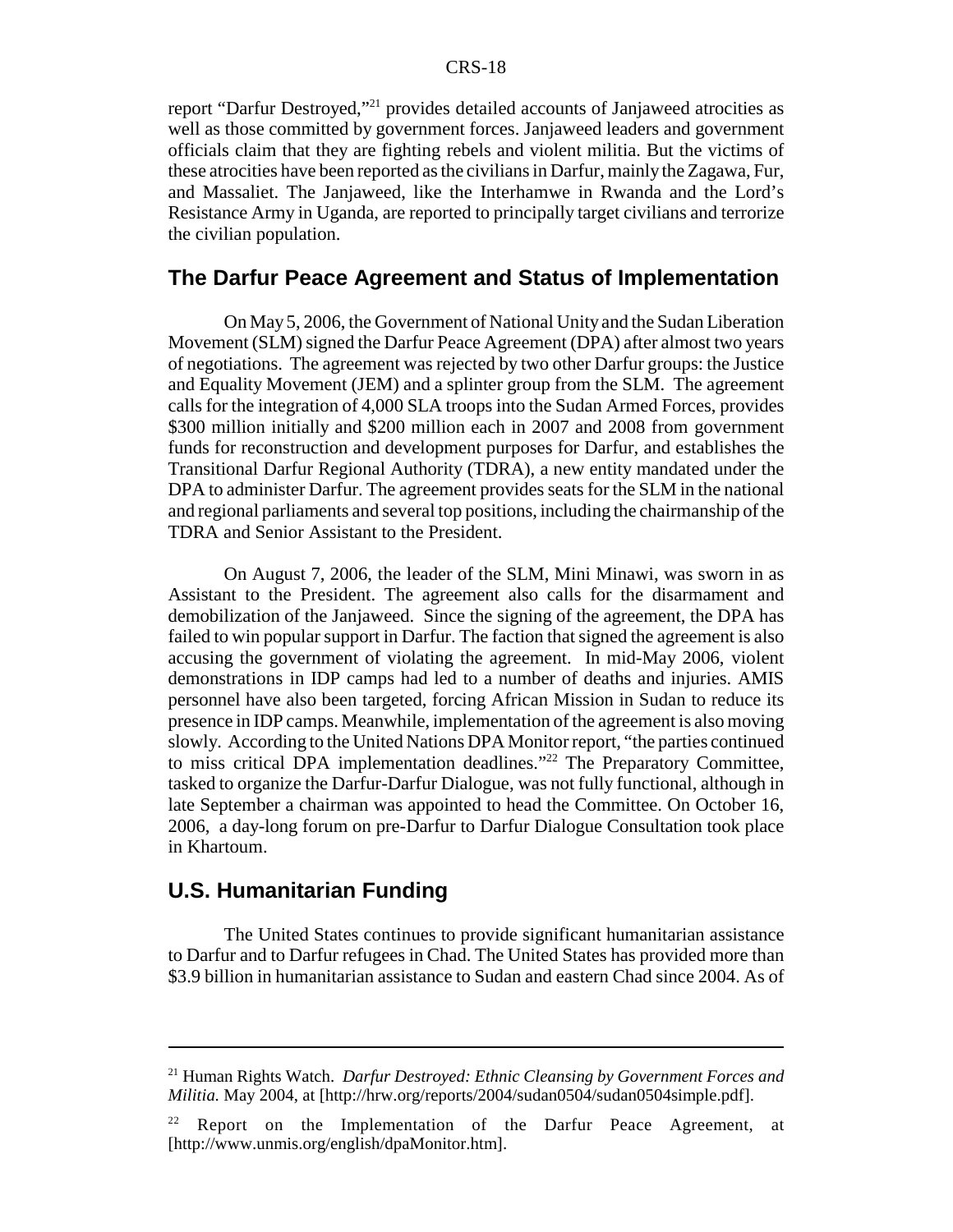July 2008, the United States had provided \$600.2 million in humanitarian assistance to Sudan and eastern Chad in FY2008.<sup>23</sup>

|                                                                               | <b>FY2007</b><br><b>Actual</b> | <b>FY2007</b><br><b>Supp</b> | <b>FY2008</b><br>Est. | <b>FY2008</b><br><b>Supp</b> | <b>FY2009</b><br><b>Request</b> |
|-------------------------------------------------------------------------------|--------------------------------|------------------------------|-----------------------|------------------------------|---------------------------------|
| Total                                                                         | 494,746                        | 250,000                      | 334,772               | 70,000                       | 332,630                         |
| Child Survival and<br>Health                                                  | 23,791                         |                              | 17,488                |                              | 20,230                          |
| Development Assistance                                                        | 70,000                         |                              | 127,721               |                              |                                 |
| <b>Economic Support Fund</b>                                                  | 45,000                         |                              | 100,876               | 70,000                       | 254,100                         |
| Global HIV/AIDS<br>Initiative                                                 | 3,000                          |                              |                       |                              |                                 |
| Int. Disaster and Famine<br>Assistance                                        |                                |                              |                       |                              |                                 |
| Int. Narcotics Control<br>and Law Enforcement                                 | 9,800                          |                              | 13,578                |                              | 24,000                          |
| Nonproliferation, Anti-<br>terrorism, Demining and<br><b>Related Programs</b> | 3,725                          |                              | 4,000                 |                              | 4,000                           |
| Peacekeeping<br>Operations                                                    | 84,000                         | 150,000                      | 70,822                |                              | 30,000                          |
| PL 480                                                                        | 255,334                        | 100,000                      |                       |                              |                                 |
| <b>IMET</b>                                                                   | 96                             |                              | 287                   |                              | 300                             |

## **Table 1. U.S. Assistance to Sudan**

(\$ in thousands)

**Source:** State Department FY2009 International Affairs Budget Request.

## **The African Union and the Crisis in Darfur**

The African Union (AU) was slow in responding to the crisis in Darfur. The AU became actively engaged during the cease-fire negotiation in Chad in 2004 and subsequently assumed a central role in monitoring the cease-fire agreement and facilitating political dialogue between the government of Sudan and SLA/JEM. In March 2004, the AU sent a team led by Ambassador Sam Ibok, Director of the AU's Peace and Security Department, to participate in talks in Chad. In the April Cease-Fire Agreement, the AU was tasked to take the lead in the creation of a Cease-Fire Commission. The Commission was tasked to define the routes for the movement of the respective forces, assist with demining operations, and collect information about

<sup>&</sup>lt;sup>23</sup> [http://www.usaid.gov/our\_work/humanitarian\_assistance/disaster\_assistance/countrie s/sudan/template/fs\_sr/sudan\_ce\_sr02\_12-20-2007.pdf]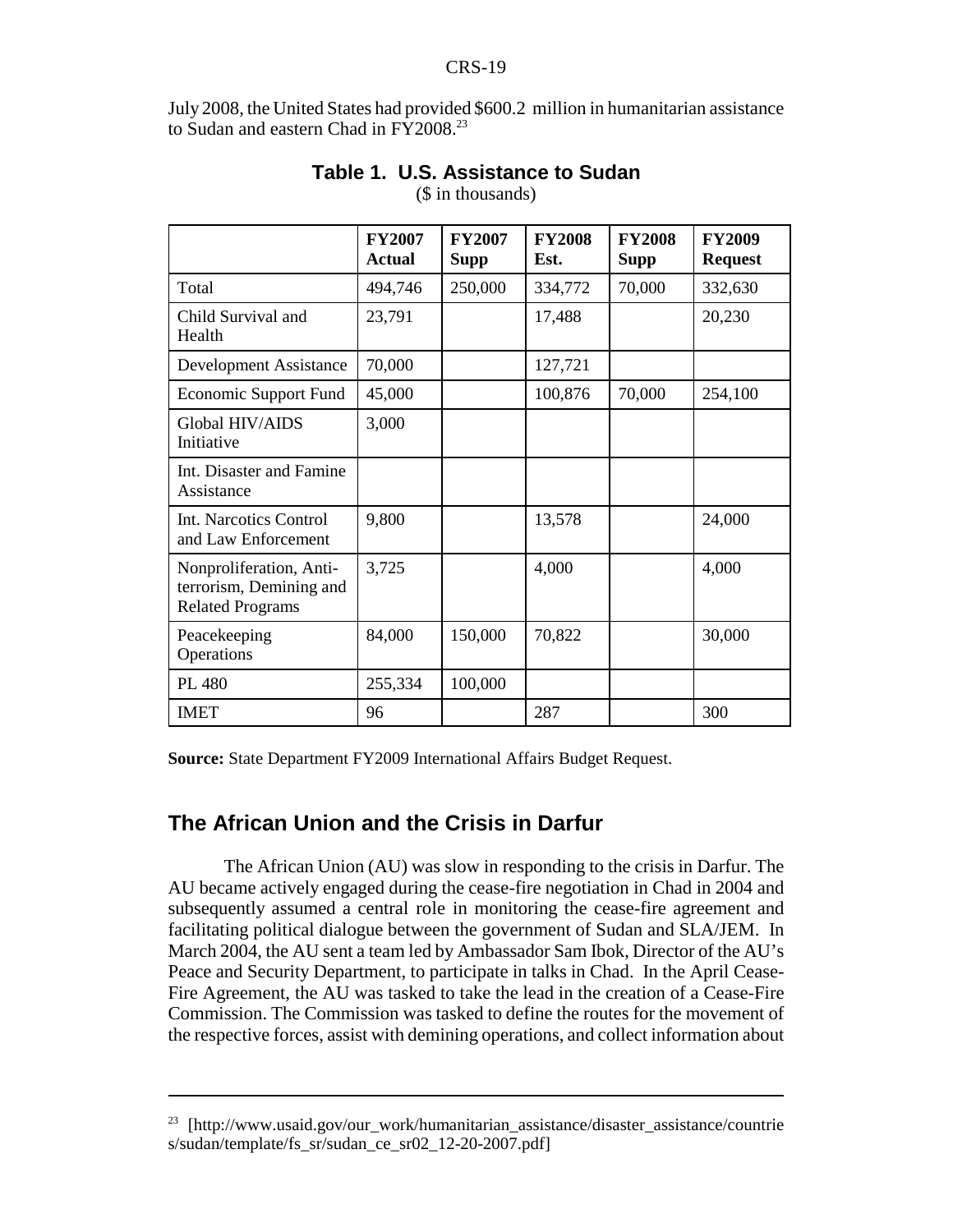cease-fire violations. The Commission reports to a Joint Commission composed of the parties to the agreement, Chad, and members of the international community.

In January 2006, the African Union stated that transforming AMIS into a United Nations force is acceptable to the AU in principle. In March, the AU agreed to accept a United Nations peacekeeping mission for Darfur. Meanwhile, the Security Council requested that authorities in the U.N. provide options for a U.N. peacekeeping operation. On September 20, 2006, AU officials extended the AMIS peacekeeping operation until the end of December 2006, and in December the AU extended the AMIS operation for another six months.

United Nations officials and many observers of Sudan argue that failure to resolve U.N. peacekeeping deployment is likely to lead to the collapse of the DPA and a major humanitarian crisis. In addition to its peacekeeping responsibilities, AMIS is a key player in the implementation of key provisions of the DPA. The Ceasefire Commission and the Joint Commission are chaired by AMIS, while it is also tasked to establish and play a key role in the Joint Humanitarian Facilitation and Monitoring Unit. Security in IDP camps, creation of Demilitarized Zones, verification of disengagement and demobilization are also the responsibility of AMIS.

## **Possible Policy Options Concerning Darfur**

There are a number of unilateral and multilateral policy options available to consider in facing the Darfur crisis. These options are complicated by a number of factors. Members of the international community are divided over Sudan, and some governments are allies of the regime in Khartoum. Since the late 1990s, the European Union has adopted a policy of engagement, instead of containment, while the United States pursued a policy of isolation and containment of the government of Sudan. Sudan's neighbors are also divided. Relations between Eritrea and Sudan were poor, although in recent years relations have improved, while relations with Chad are poor. For some of the options outlined below to be successful, close cooperation and coordination between the United States and the international community, especially the Security Council and Sudan's neighbors, is pivotal. Some of the other options are not dependent on close cooperation with the international community.

**Engagement.** One option is engagement with the government of Sudan. The government of Sudan is eager to appease the international community as long as it can avoid punitive sanctions and ensure its own political survival. In this scenario, engaging the government might yield some positive results, short of full cooperation and accountability by the government. Past engagement with the current government, however, has not succeeded in changing its behavior. The government of Sudan signs peace agreements or shows flexibility when it feels that it is in its interest to do so.

**Sanctions.** Many observers assert that the current regime only responds to real pressure. The Clinton Administration imposed comprehensive economic and trade sanctions in 1997; the impacts of these sanctions are mixed. Over the past decade, a number of punitive measures have been imposed on the government of Sudan. The government of Southern Sudan is exempted from these sanctions. But the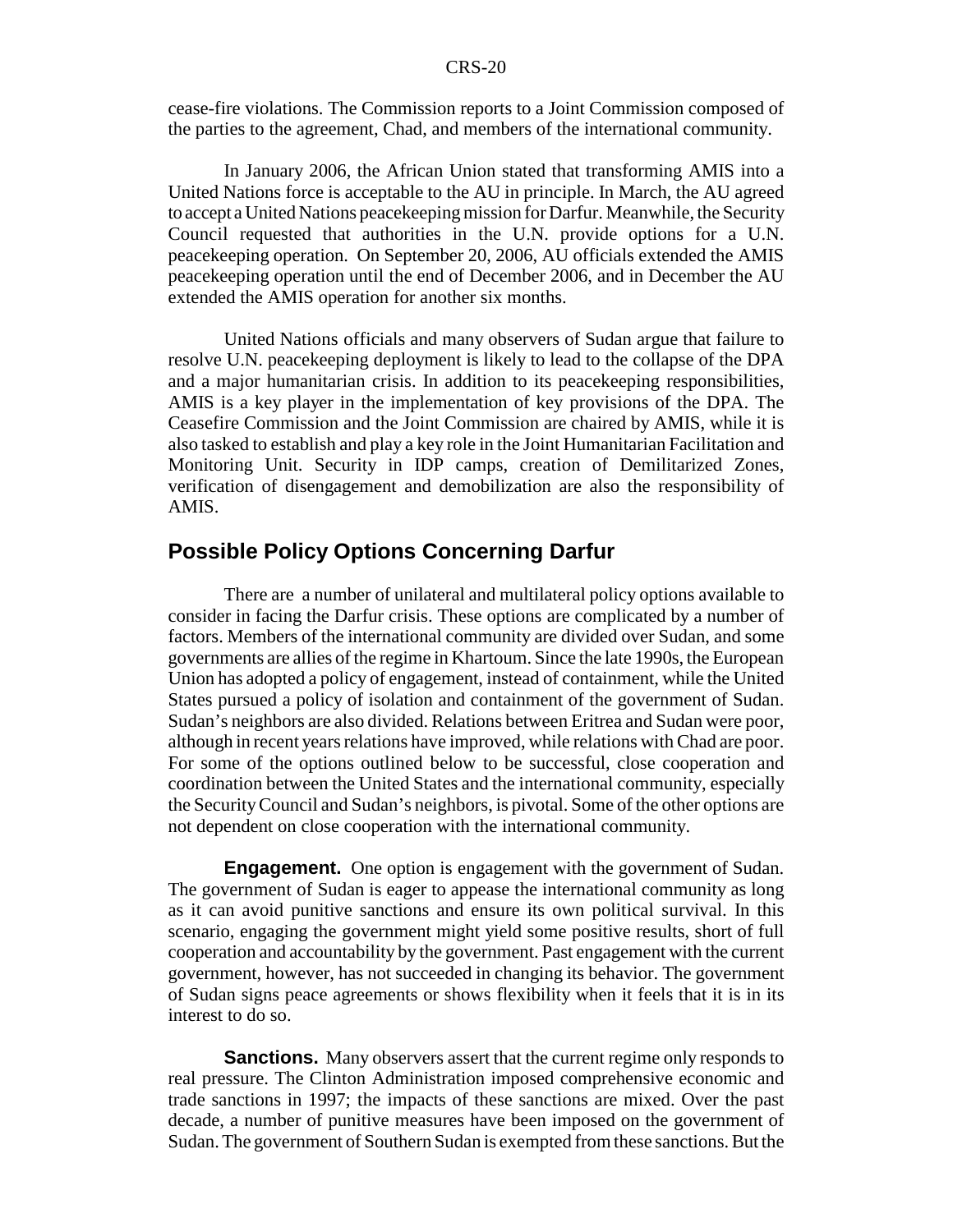government of Sudan has survived years of sanctions imposed by the United States. Moreover, some countries oppose sanctions against the government of Sudan, especially those countries with business interests in Sudan's oil sector. Multilateral targeted sanctions, including oil embargo, travel ban, and asset freeze, might have serious impact, especially if enforced by the international community. Another option is prohibiting foreign businesses from raising capital or trading their securities in the United States if they are engaged in business activities in Sudan.

**Regime Change.** Some observers and Sudan opposition leaders argue that the regime is incapable of change. They argue that since the National Congress Party government came to power in 1989, it has committed war crimes in south Sudan, the Nuba Mountains, and now in Darfur. They also maintain the regime has ties to international terrorist and extremist groups. A regime change in Khartoum, they argue, could bring a swift end to the crisis in Darfur, and help implement the North-South agreement. But opposition groups are not strong or united enough to pose a serious threat to the regime. Moreover, 21years of war with the SPLA and other armed groups did not lead to the collapse of the regime in Khartoum. For this option to be viable, the opposition would have to be united and assisted. Nonetheless, the only force capable of countering the regime in Khartoum is the SPLA. Proponents of the regime change concept argue that strengthening the SPLA militarily, unifying the Darfur factions, and assisting other opposition elements in the North, could pose a threat to the regime in Khartoum.

**International Intervention.** Another option involves military intervention by the international community. The international community could disarm the Janjaweed, enforce a no-fly zone, and provide protection to civilians in Darfur by deploying large numbers of peacekeepers with a Chapter VII mandate. The government of Sudan has rejected the deployment of a United Nations peacekeeping force after the Security Council passed resolution 1706. Deployment without government consent is an option, although there seems to be no strong support for such a forceful measure.

**Bilateral Targeted Military Measures.** Another force-based option is the targeting of certain military assets of the Sudanese government. These targets might include the Sudanese air force, military airfields, intelligence and military headquarters, and training facilities for the Janjaweed and the Sudanese armed forces. In 2005, 138 Members of Congress cosponsored H.R. 1424, which would have given the President authority to take similar measures.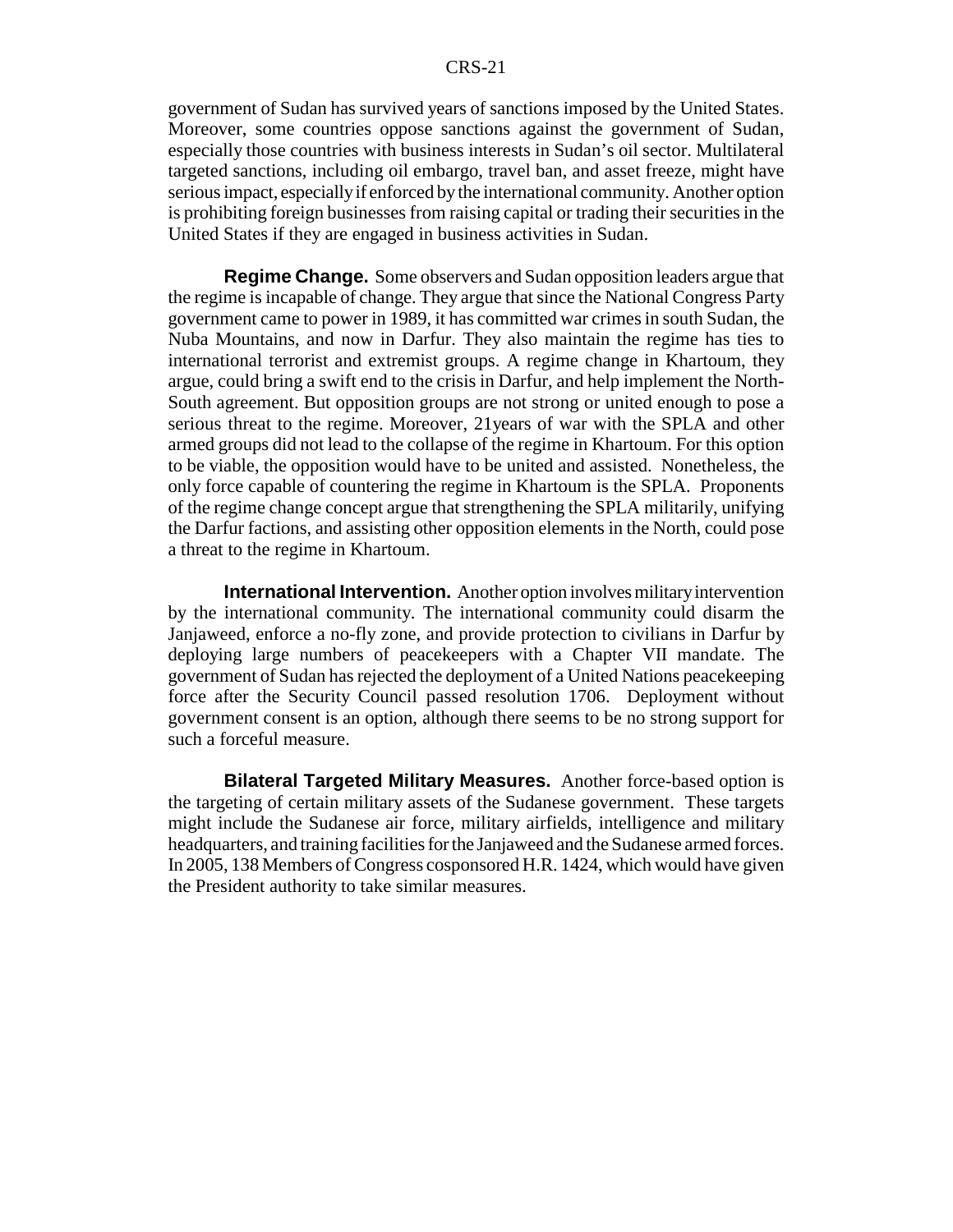# **110th Congress Legislation**

## **H.Con.Res. 7 (Lee)**

A resolution calling on the League of Arab States to acknowledge the genocide in the Darfur region of Sudan. Introduced January 4, 2007. Passed 425-1 on 4/25/07.

## **H.Res. 98 (Payne)**

A resolution honoring the life and achievements of the late Dr. John Garang de Mabior and reaffirming the continued commitment of the House of Representatives to a just and lasting peace in the Republic of the Sudan. Introduced January 24, 2007. Passed 410-1 on March 6, 2007.

## **H.Res. 164 (Tancredo)**

A resolution encouraging the federal, state, municipal governments, universities, companies and other institutions to divest from companies that do business in Sudan. Introduced February 14, 2007.

## **H.R. 180 (Lee)**

A bill that supports states and universities efforts of divestment and restrictions on investment in companies that do business in Sudan. Introduced January 4, 2007. Passed 418-1 on 7/31/2007.

## **H.R. 459 (Rangel)**

A bill to amend the Internal Revenue Code of 1986 to deny foreign tax credit and the benefits of deferral to companies doing business directly or through subsidiaries in Sudan. Introduced January 12, 2007.

#### **S.Res. 76 (Feingold)**

A resolution calling for a comprehensive regional strategy in Africa to protect civilians, facilitate humanitarian operations, contain and reduce violence, and contribute to conditions for sustainable peace in eastern Chad, the Central African Republic, and Darfur, Sudan. Introduced February 8, 2007. Passed on April 11, 2007.

## **S. 831 (Durbin)**

A bill to authorize States and local governments to prohibit the investment of State assets in any company that has a qualifying business relationship with Sudan. Introduced March 8, 2007.

#### **H.Res. 422 ((Lee)**

A bill calling on the Government of the People's Republic of China to use its unique influence and economic leverage to sop genocide in Darfur, Sudan. Introduced 5/21/2007. Passed 410-0 on June 05, 2007.

#### **H.Res. 573 (Moran)**

A resolution recognizing the efforts of advocacy groups to raise awareness about the crisis in Darfur, Sudan. Introduced 7/25/2007. Passed 366-0 on 10/29/2007.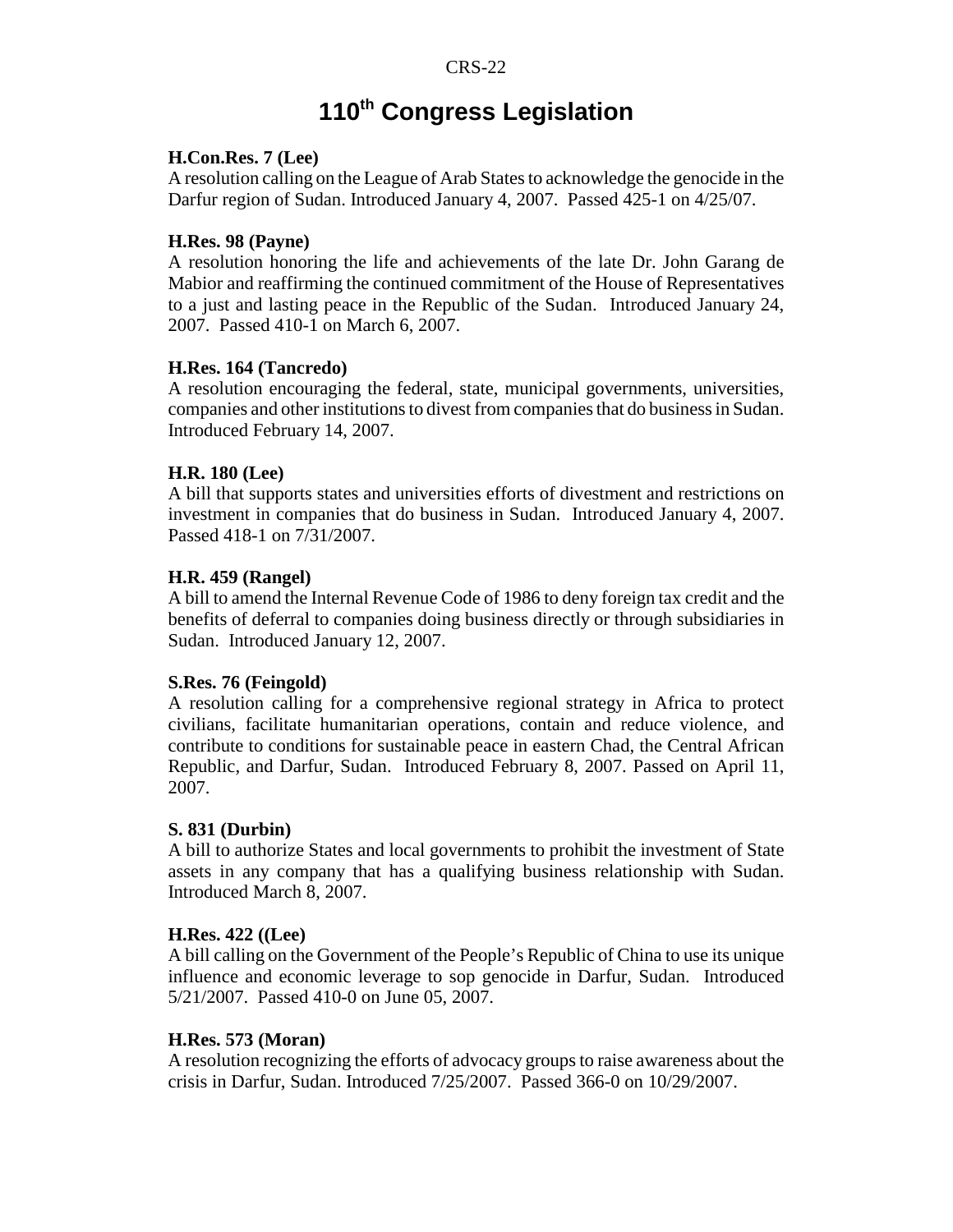## **H.Res. 726 (DeLauro)**

A resolution calling on the President to take measures to stop sexual violence in Darfur, Sudan. Introduced 10/10/2007. Passed on 10/29/2007.

## **H.Res. 792 (Payne)**

A resolution honoring the dedication and hard work of Professor Eric Reeves on behalf of the people of Sudan. Introduced 11/1/2007.

## **H.Res. 910 (Payne)**

A resolution calling for the full implementation of the Comprehensive Peace Agreement in Sudan. Introduced 12/19/2007.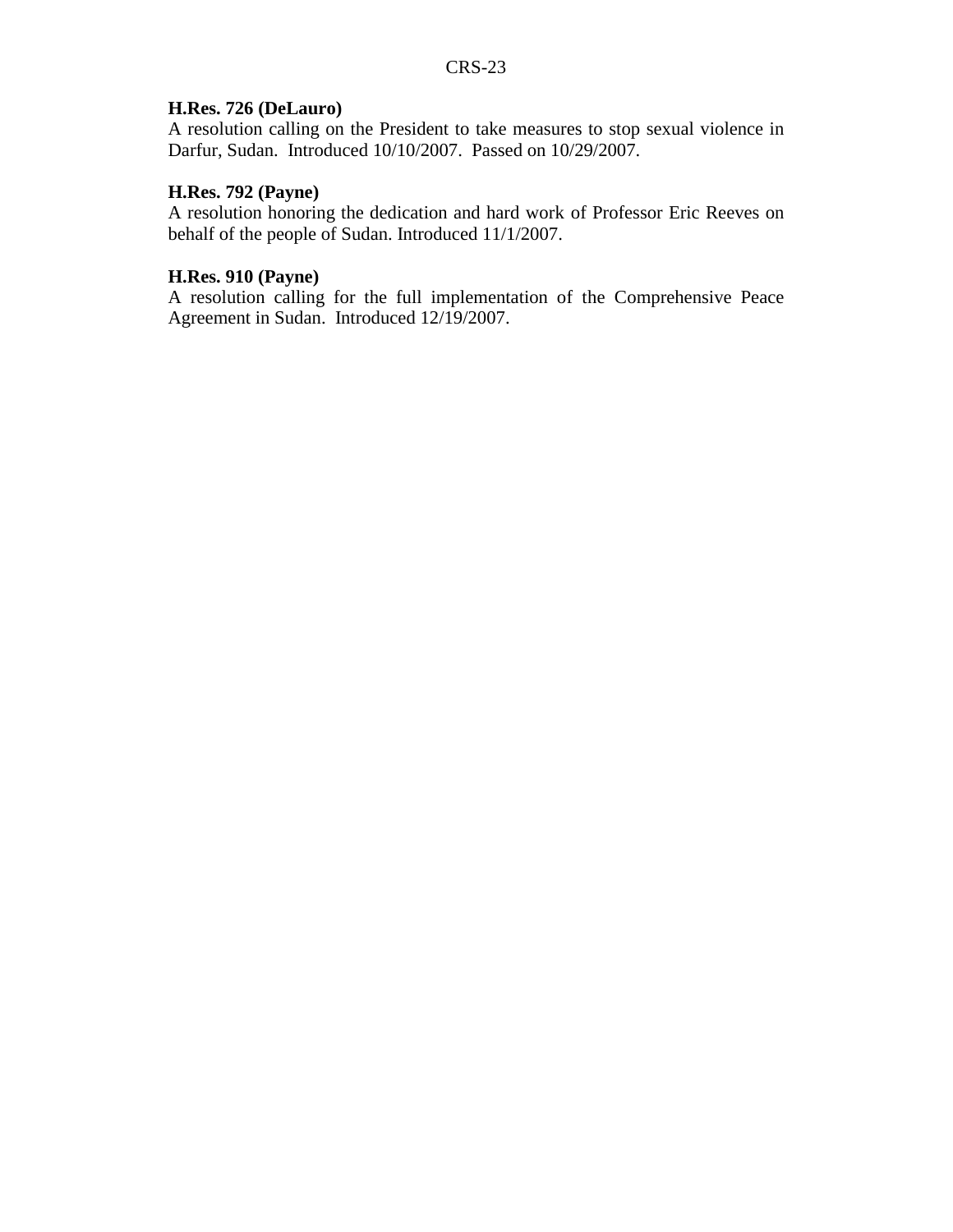## **Appendix**

## **Executive Order: Blocking Property of and Prohibiting Transactions with the Government of Sudan**

By the authority vested in me as President by the Constitution and the laws of the United States of America, including the International Emergency Economic Powers Act (50 U.S.C. 1701 et seq.)(IEEPA), the National Emergencies Act (50 U.S.C. 1601 et seq.)(NEA), and section 301 of title 3, United States Code, and taking appropriate account of the Darfur Peace and Accountability Act of 2006 (the "Act"),

I, GEORGE W. BUSH, President of the United States of America, find that, due to the continuation of the threat to the national security and foreign policy of the United States created by certain policies and actions of the government of Sudan that violate human rights, in particular with respect to the conflict in Darfur, where the government of Sudan exercises administrative and legal authority and pervasive practical influence, and due to the threat to the national security and foreign policy of the United States posed by the pervasive role played by the government of Sudan in the petroleum and petrochemical industries in Sudan, it is in the interests of the United States to take additional steps with respect to the national emergency declared in Executive Order 13067 of November 3, 1997. Accordingly, I hereby order:

Sec. 1. Except to the extent provided in section 203(b) of IEEPA (50 U.S.C. 1702(b)) or in regulations, orders, directives, or licenses that may be issued pursuant to this order, all property and interests in property of the government of Sudan that are in the United States, that hereafter come within the United States, or that are or hereafter come within the possession or control of United States persons, including their overseas branches, are blocked and may not be transferred, paid, exported, withdrawn, or otherwise dealt in.

Sec. 2. Except to the extent provided in section 203(b) of IEEPA (50 U.S.C. 1702(b)) or in regulations, orders, directives, or licenses that may be issued pursuant to this order, and notwithstanding any contract entered into or any license or permit granted prior to the effective date of this order, all transactions by United States persons relating to the petroleum or petrochemical industries in Sudan, including, but not limited to, oilfield services and oil or gas pipelines, are prohibited.

Sec. 3. (a) Any transaction by a United States person or within the United States that evades or avoids, has the purpose of evading or avoiding, or attempts to violate any of the prohibitions set forth in this order is prohibited.

(b) Any conspiracy formed to violate any of the prohibitions set forth in this order is prohibited.

Sec. 4. (a) Subject to paragraph (b) of this section, restrictions imposed by this order shall be in addition to, and do not derogate from, restrictions imposed in and under Executive Order 13067.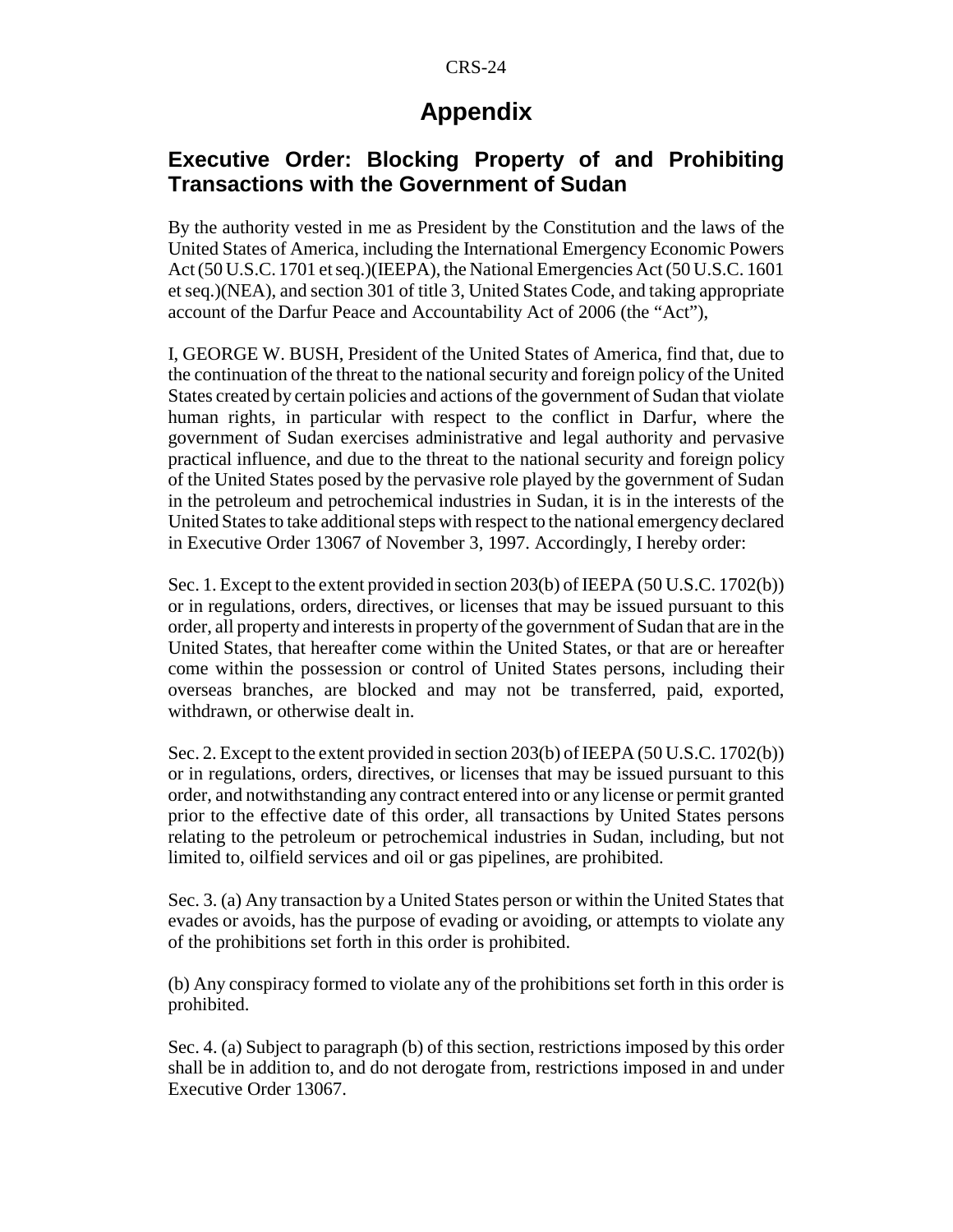(b)(I) None of the prohibitions in section 2 of Executive Order 13067 shall apply to activities or related transactions with respect to Southern Sudan, Southern Kordofan/Nuba Mountains State, Blue Nile State, Abyei, Darfur, or marginalized areas in and around Khartoum, provided that the activities or transactions do not involve any property or interests in property of the government of Sudan.

(ii) The Secretary of State, after consultation with the Secretary of the Treasury, may define the term "Southern Sudan, Southern Kordofan/Nuba Mountains State, Blue Nile State, Abyei, Darfur, or marginalized areas in and around Khartoum" for the purposes of this order.

(c) The function of the President under subsection  $6(c)(1)$  of the Comprehensive Peace in Sudan Act of 2004 (Public Law 108 497), as amended by section 5(a)(3) of the act, is assigned to the Secretary of the Treasury as appropriate in the performance of such function.

(d) The functions of the President under subsection  $6(c)(2)$  and the last sentence of 6(d) of the Comprehensive Peace in Sudan Act of 2004 (Public Law 108 497), as amended by subsections 5(a)(3) and (b), respectively, of the act, are assigned to the Secretary of State, except that the function of denial of entry is assigned to the Secretary of Homeland Security.

(e) The functions of the President under sections 7 and 8 of the act are assigned to the Secretary of State.

Sec. 5. Nothing in this order shall prohibit:

(a) transactions for the conduct of the official business of the Federal Government or the United Nations by employees thereof; or

(b) transactions in Sudan for journalistic activity by persons regularly employed in such capacity by a news gathering organization.

Sec. 6. For the purposes of this order:

(a) the term "person" means an individual or entity;

(b) the term "entity" means a partnership, association, trust, joint venture, corporation, group, subgroup, or other organization;

(c) the term "United States person" means any United States citizen, permanent resident alien, entity organized under the laws of the United States or any jurisdiction within the United States (including foreign branches), or any person in the United States; and

(d) the term "government of Sudan" includes the government of Sudan, its agencies, instrumentalities, and controlled entities, and the Central Bank of Sudan, but does not include the regional government of Southern Sudan.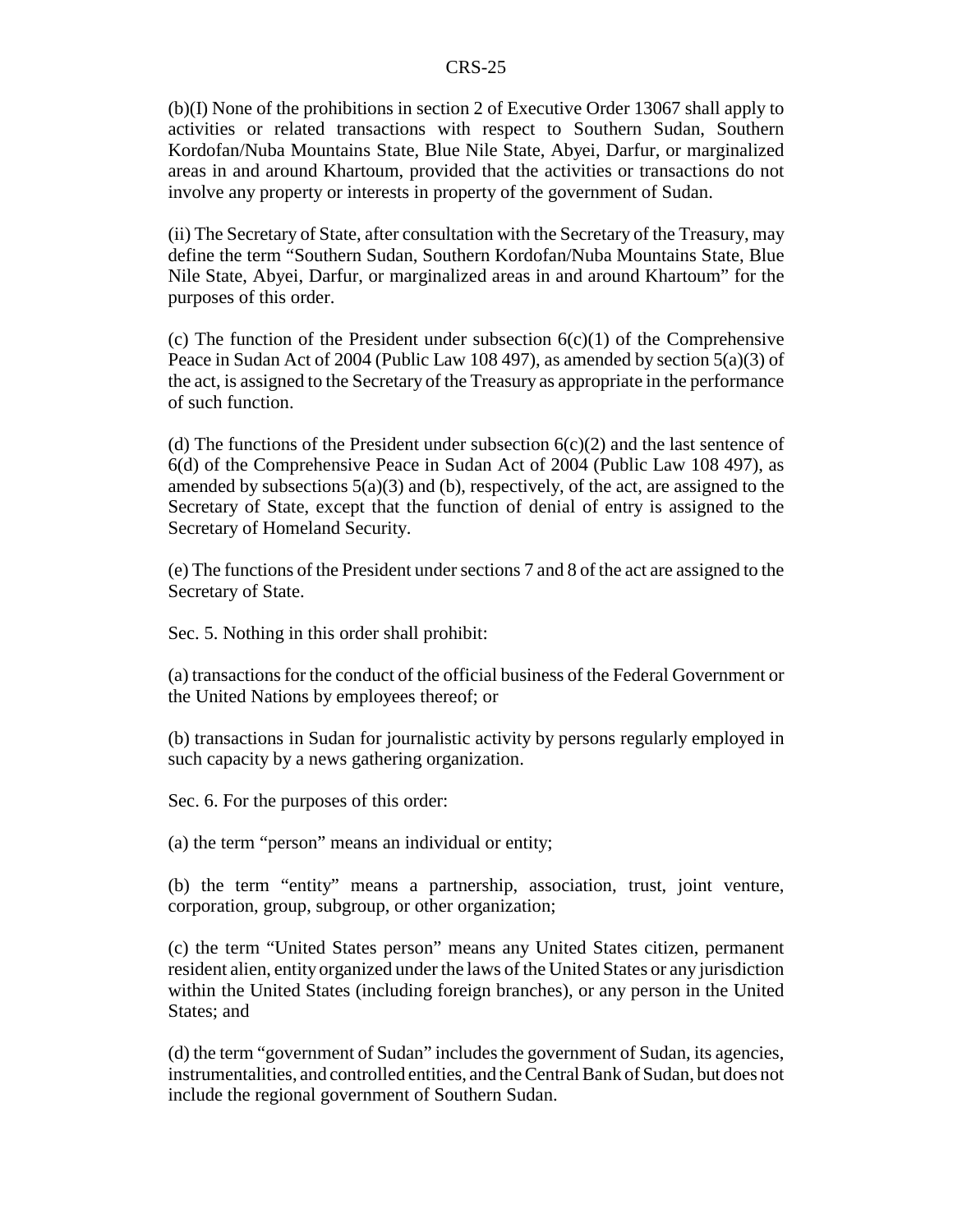Sec. 7. For those persons whose property and interests in property are blocked pursuant to section 1 of this order who might have a constitutional presence in the United States, I find that, because of the ability to transfer funds or other assets instantaneously, prior notice to such persons of measures to be taken pursuant to this order would render these measures ineffectual. I therefore determine that for these measures to be effective in addressing the national emergency declared in Executive Order 13067 there need be no prior notice of a determination made pursuant to section 1 of this order.

Sec. 8. The Secretary of the Treasury, after consultation with the Secretary of State, is hereby authorized to take such actions, including the promulgation of rules and regulations, and to employ all powers granted to the President by IEEPA as may be necessary to carry out the purposes of this order. The Secretary of the Treasury may delegate any of these functions to other officers and agencies of the United States Government, consistent with applicable law. All executive agencies of the United States Government are hereby directed to take all appropriate measures within their authority to carry out the provisions of this order and, where appropriate, to advise the Secretary of the Treasury in a timely manner of the measures taken. The Secretary of the Treasury shall ensure compliance with those provisions of section 401 of the NEA (50 U.S.C. 1641) applicable to the Department of the Treasury in relation to this order.

Sec. 9. This order is not intended to, and does not, create any right, benefit, or privilege, substantive or procedural, enforceable at law or in equity by any party against the United States, its departments, agencies, instrumentalities, or entities, its officers or employees, or any other person.

Sec. 10. This order shall take effect upon the enactment of the Darfur Peace and Accountability Act of 2006.

GEORGE W. BUSH THE WHITE HOUSE, October 13, 2006.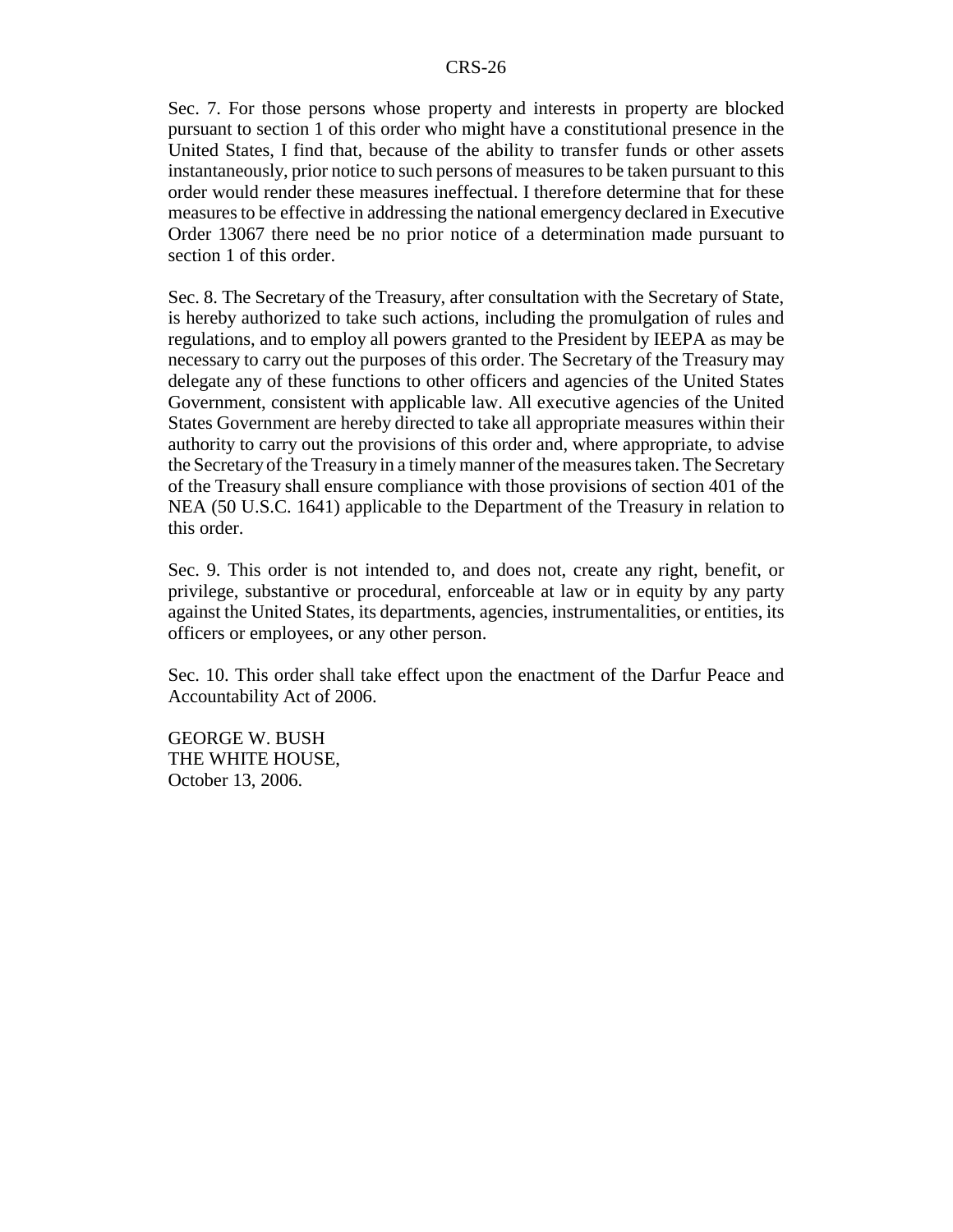## **Executive Order: Blocking Property of Persons in Connection with the Conflict in Sudan's Darfur Region**

By the authority vested in me as President by the Constitution and the laws of the United States of America, including the International Emergency Economic Powers Act (50 U.S.C. 1701 et seq.)(IEEPA), the National Emergencies Act (50 U.S.C. 1601 et seq.)(NEA), section 5 of the United Nations Participation Act, as amended (22 U.S.C. 287c)(UNPA), and section 301 of title 3, United States Code,

I, GEORGE W. BUSH, President of the United States of America, find that an unusual and extraordinary threat to the national security and foreign policy of the United States is posed by the persistence of violence in Sudan's Darfur region, particularly against civilians and including sexual violence against women and girls, and by the deterioration of the security situation and its negative impact on humanitarian assistance efforts, as noted by the United Nations Security Council in Resolution 1591 of March 29, 2005, and, to deal with that threat, hereby expand the scope of the national emergency declared in Executive Order 13067 of November 3, 1997, with respect to the policies and actions of the government of Sudan, and hereby order:

Sec. 1. (a) Except to the extent that sections  $203(b)$  (1), (3), and (4) of IEEPA (50) U.S.C.  $1702(b)(1)$ ,  $(3)$ , and  $(4)$ ) may apply, or to the extent provided in regulations, orders, directives, or licenses that may be issued pursuant to this order, and notwithstanding any contract entered into or any license or permit granted prior to the effective date of this order, all property and interests in property of the following persons, that are in the United States, that hereafter come within the United States, or that are or hereafter come within the possession or control of any United States person, including any overseas branch, are blocked and may not be transferred, paid, exported, withdrawn, or otherwise dealt in:

(I) the persons listed in the Annex to this order; and

(ii) any person determined by the Secretary of the Treasury, after consultation with the Secretary of State:

(A) to have constituted a threat to the peace process in Darfur;

(B) to have constituted a threat to stability in Darfur and the region;

(C) to be responsible for conduct related to the conflict in Darfur that violates international law;

(D) to be responsible for heinous conduct with respect to human life or limb related to the conflict in Darfur;

(E) to have directly or indirectly supplied, sold, or transferred arms or any related materiel, or any assistance, advice, or training related to military activities to:

(1) the government of Sudan;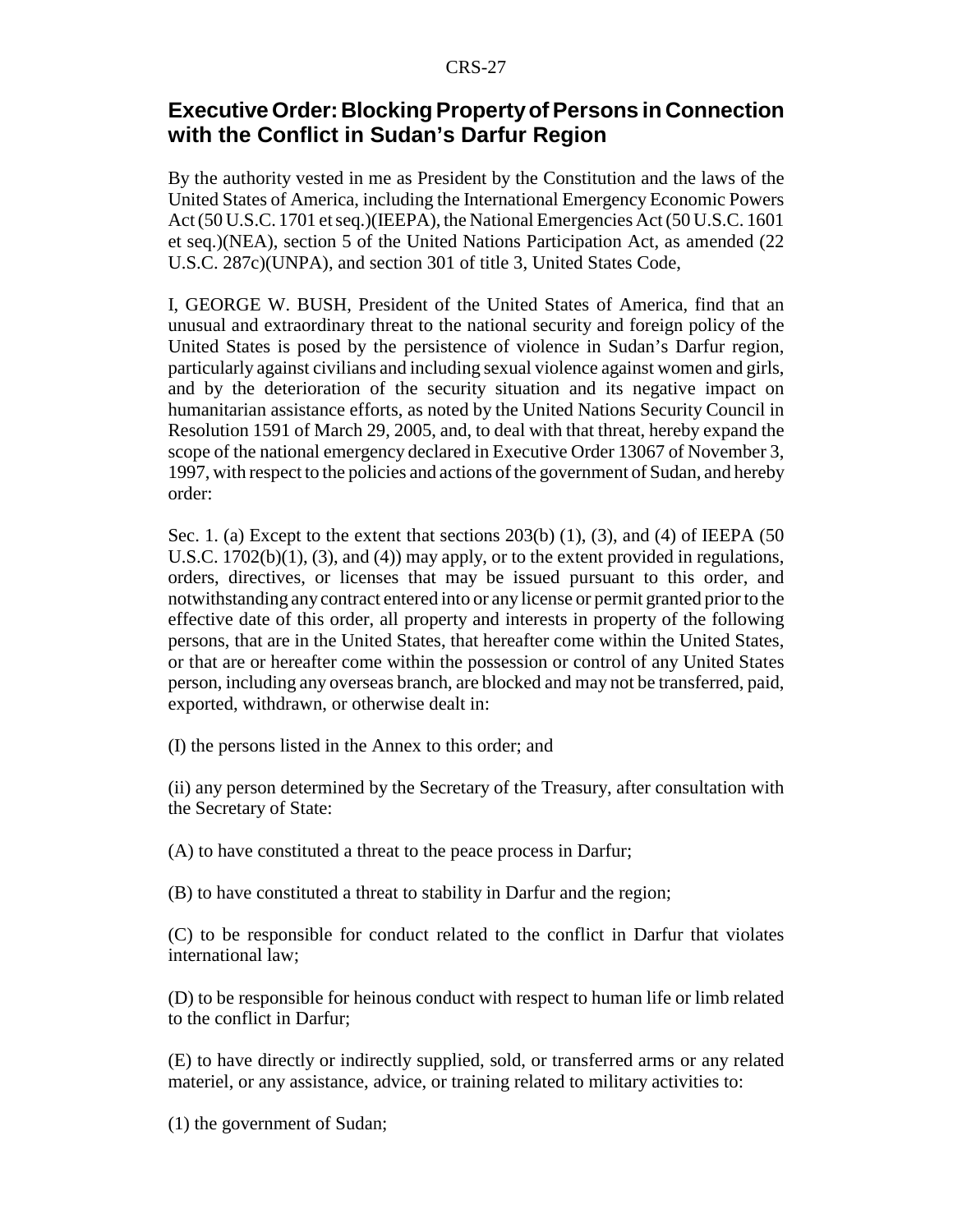(2) the Sudan Liberation Movement/Army;

(3) the Justice and Equality Movement;

(4) the Janjaweed; or

(5) any person (other than a person listed in subparagraph  $(E)(1)$  through  $(E)(4)$ above) operating in the states of North Darfur, South Darfur, or West Darfur that is a belligerent, a non-governmental entity, or an individual;

(F) to be responsible for offensive military overflights in and over the Darfur region;

(G) to have materially assisted, sponsored, or provided financial, materiel, or technological support for, or goods or services in support of, the activities described in paragraph (a)(ii)(A) through (F) of this section or any person listed in or designated pursuant to this order; or

(H) to be owned or controlled by, or acting or purporting to act for or on behalf of, directly or indirectly, any person listed in or designated pursuant to this order.

(b) I hereby determine that, to the extent section  $203(b)(2)$  of IEEPA (50 U.S.C. 1702(b)(2)) may apply, the making of donations of the type of articles specified in such section by, to, or for the benefit of any person listed in or designated pursuant to this order would seriously impair my ability to deal with the national emergency declared in Executive Order 13067 and expanded in this order, and I hereby prohibit such donations as provided by paragraph (a) of this section.

(c) The prohibitions of paragraph (a) of this section include, but are not limited to, (I) the making of any contribution or provision of funds, goods, or services by, to, or for the benefit of any person listed in or designated pursuant to this order, and (ii) the receipt of any contribution or provision of funds, goods, or services from any such person.

Sec. 2. (a) Any transaction by a United States person or within the United States that evades or avoids, has the purpose of evading or avoiding, or attempts to violate any of the prohibitions set forth in this order is prohibited.

(b) Any conspiracy formed to violate any of the prohibitions set forth in this order is prohibited.

Sec. 3. For the purposes of this order:

(a) the term "person" means an individual or entity;

(b) the term "entity" means a partnership, association, trust, joint venture, corporation, group, subgroup, or other organization;

(c) the term "United States person" means any United States citizen, permanent resident alien, entity organized under the laws of the United States or any jurisdiction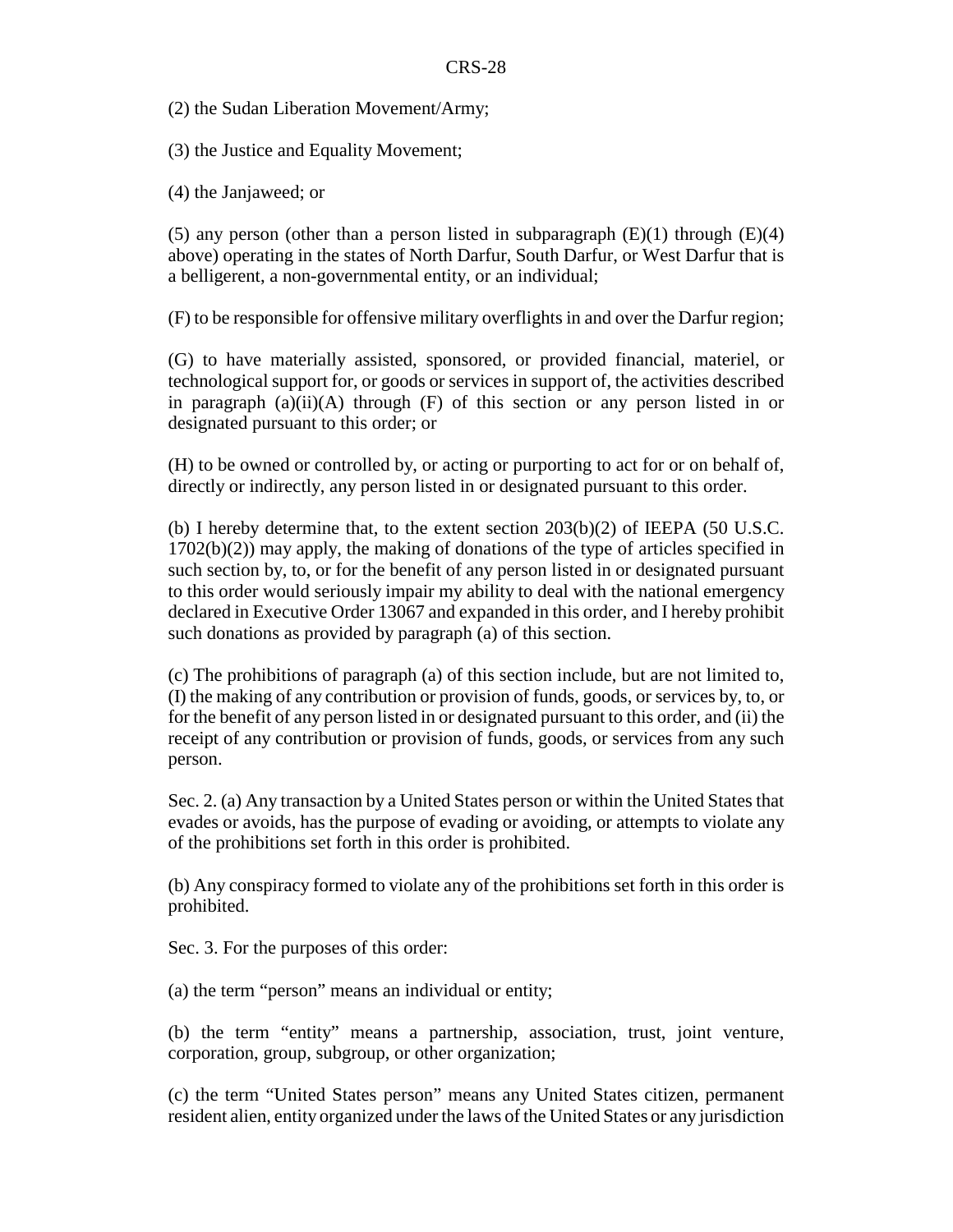within the United States (including foreign branches), or any person in the United States; and

(d) the term "arms or any related materiel" means arms or related materiel of all types, military aircraft, and equipment, but excludes:

(I) supplies and technical assistance, including training, intended solely for use in authorized monitoring, verification, or peace support operations, including such operations led by regional organizations;

(ii) supplies of non-lethal military equipment intended solely for humanitarian use, human rights monitoring use, or protective use, and related technical assistance, including training;

(iii) supplies of protective clothing, including flak jackets and military helmets, for use by United Nations personnel, representatives of the media, and humanitarian and development workers and associated personnel, for their personal use only;

(iv) assistance and supplies provided in support of implementation of the Comprehensive Peace Agreement signed January 9, 2005, by the government of Sudan and the People's Liberation Movement/Army; and

(v) other movements of military equipment and supplies into the Darfur region by the United States or that are permitted by a rule or decision of the Secretary of State, after consultation with the Secretary of the Treasury.

Sec. 4. For those persons listed in or designated pursuant to this order who might have a constitutional presence in the United States, I find that because of the ability to transfer funds or other assets instantaneously, prior notice to such persons of measures to be taken pursuant to this order would render these measures ineffectual. I therefore determine that, for these measures to be effective in addressing the national emergency declared in Executive Order 13067 and expanded by this order, there need be no prior notice of a listing or determination made pursuant to section 1 of this order.

Sec. 5. The Secretary of the Treasury, after consultation with the Secretary of State, is hereby authorized to take such actions, including the promulgation of rules and regulations, and to employ all powers granted to the President by IEEPA and UNPA as may be necessary to carry out the purposes of this order. The Secretary of the Treasury may delegate any of these functions to other officers and agencies of the United States Government, consistent with applicable law. All agencies of the United States Government are hereby directed to take all appropriate measures within their authority to carry out the provisions of this order and, where appropriate, to advise the Secretary of the Treasury in a timely manner of the measures taken. The Secretary of the Treasury shall ensure compliance with those provisions of section 401 of the NEA (50 U.S.C. 1641) applicable to the Department of the Treasury in relation to this order.

Sec. 6. The Secretary of the Treasury, after consultation with the Secretary of State, is hereby authorized to submit the recurring and final reports to the Congress on the